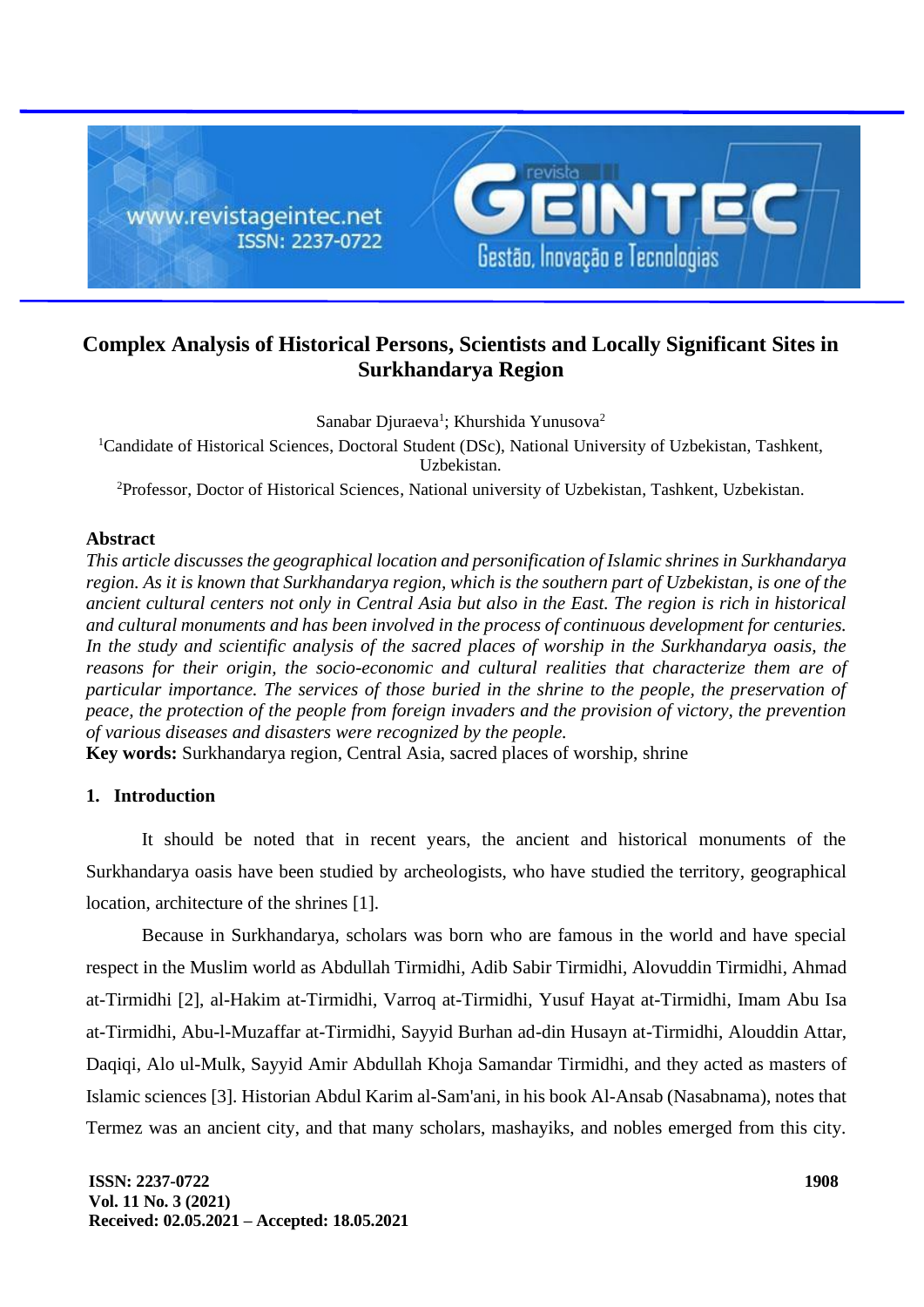Famous scholars include Ishaq ibn Ibrahim al-Tirmidhi, Abu Ahmad ibn Hasan al-Tirmidhi, Abu Abdullah Muhammad ibn Ali al-Hakim al-Tirmidhi, and Abu Bakr al-Warraq al-Tirmidhi [4].

Historian Hafiz Tanish Bukhari, in his book Sharafnomai Shahiy (Book in Honor of the King), written in 1527, notes that Termez was subordinate to the ruler of Balkh, and that before Abdullah besieged the city, he honored the sheikhs of cemetery Hakim al-Tirmidhi and Abu Bakr al-Warraq with great gifts [5]. Sharafuddin Ali Yazdi in his book "Zafarnoma" states that on September 11, 1399, on his way from Kesh to Balkh, Amir Temur visited the graves of several Termez scholars. According to him, these were the tombs of Hakim at-Tirmidhi and Sheikh Abu Bakr Warraq, and in 1404, on his way back, he stopped at the house of Alaal Muluk, the lord of Termez [6].

#### **2. The Main Results and Findings**

The largest shrines in Surkhandarya region are located in and around Termez, and include such monuments as al-Hakim at-Tirmidhi, Zu-l-Kifl, Forty Maiden Complex, Sultan Saodat Mausoleum Complex, Kokildor ota, Murch bobo cemetary. These objects are formed under the influence of events of different periods and differ from others by their geographical and historical location.

Surkhandarya oasis is a phenomenon in the study of shrines. Although the Kashkadarya oasis is located close to each other and is interconnected in cultures, there are differences in the history of the formation of shrines. Historically significant shrines are very rare in the Surkhandarya oasis. There are shrines known only to the area associated with the names of historical figures. This area is often visited by shrines associated with the name of the Islamic Companions under the direct influence of Iranian culture, Islamic religion and culture. Most of the sacred sites in the oasis are symbolic tombs, and in their study they are divided into 2 groups according to this aspect, ie whether the tomb exists or not:

1. Buried (real). The tombs are sacred shrines associated with the names of Islamic scholars, hadith scholars and historians.

2. Symbolic graves. Symbolic shrines are places of pilgrimage associated with the name of a person highly respected by the people or a person who is considered a Companion in the way of Islam, worthy of the religious titles of pir, sayyid, tora, saint, or based on unknown legends. The symbolic tomb is derived from the Arabic words "symbol", "sign", which, according to the Uzbek etymological dictionary, means "signifier", ie in the general sense, it is used as a sign of respect.

An important situation can be observed in Surkhandarya holy shrines. In particular, places of pilgrimage named after celebrities and considered sacred will have the opportunity to raise the status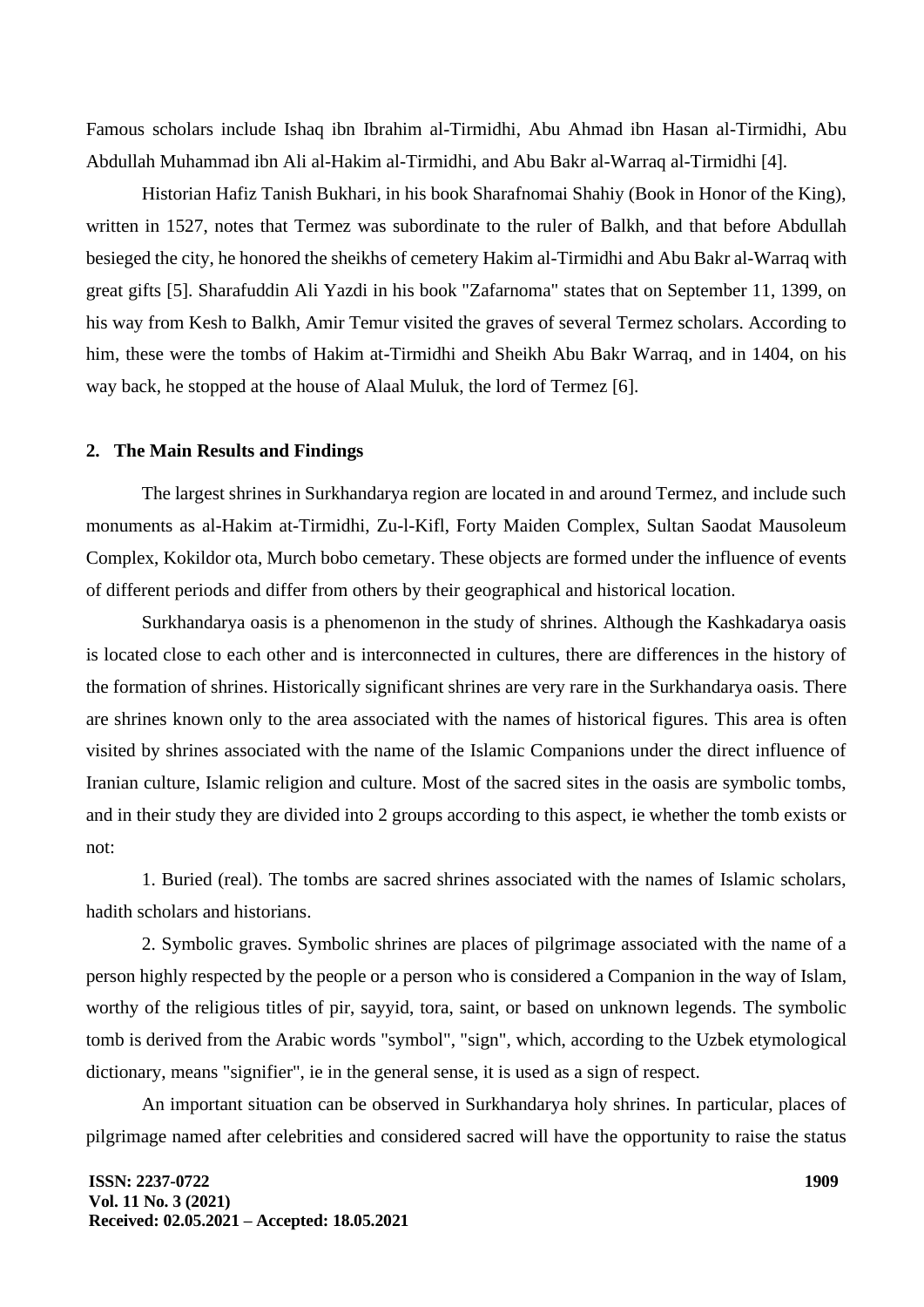of the region. In this sense, most of the shrines in the Surkhandarya oasis are associated with the names of famous people who served in the way of Islam and contributed to the development of Islamic religion and culture. One of the reasons for the formation of mysticism in Termez was the connection of Bukhara and Samarkand with Balkh, which is located at the intersection of Termez caravan routes. The region is also home to scholars who contributed to the development of the science of hadith, and fuzalas raised by Termezis. In particular, one of the great founders of the science of hadith, the second largest scholar of hadith in the Islamic world after Imam Bukhari, author of many works, hadith scholar - Abu Isa Muhammad ibn Isa al-Tirmidhi (X-XI) is buried in Sherabad district, it is located near the cemetery in the Ulash Turopov collective farm area on a six kilometers way in the eastern part of the district [7].

The author of one of the most famous books of hadith in the Islamic world, Sihahi Sitta (Six Reliable Collections), is Muhammad ibn Isa ibn Savra ibn Musa ibn ad-Dahhak as-Sulami al-Bughi at-Tirmidhi, whose full name is the great hadith scholar. He was born in 824 A.D. in the village of Bug [8], near Termez, and according to Ibn Amir, he was died in the village of Bug (6 km east of the present-day city of Sherabad), six farsakhs (48 km) from Termez, on October 8, 892 A.D. on Monday [9].

Abu Isa al-Tirmidhi was intelligent from his youth and was educated first in Termez and then in Bukhara. From his student years, his sincere faith in Islamic theology and the science of hadith grew. Due to his great interest in science, he mastered many of the sciences of that time, especially the science of hadith. From the age of 26, Isa al-Tirmidhi, who was thirsty for knowledge from a young age, studied Islamic theology and hadith studies, grew as a great encyclopedic scientist and become famous in the world of science [10].

Abu Isa al-Tirmidhi was a student of Imam al-Bukhari[11], and at the same time, he was educated by Qutayba ibn Said al-Baghdadi, Ali ibn Hajar, al-Marwazi, Hannad ibn Sirri al-Kufi, Abu Qurayb Muhammad ibn Musa al-Basri, Abdullah ibn Abdurrahman al-Darimi as-Samarkandi [12] and many other Iraqi and Hijaz scholars. Among them were Muhammad ibn Sahl al-Ghazzal, Bakr ibn Muhammad ad-Dehqan, Abu Nazr al-Rashadi, Hammad ibn Shakir, al-Nasafi, Abu al-'Abbas al-Mahbubi, al-Marwazi, and Haysam ibn Kulayb al-Shashi had studied the science of hadith, became a disciple of that man [13].

Al-Tirmidhi's works are of great importance in the Islamic world and named such as, Al jomi as-sahih(Reliable collection), Al jomi al-Kabiyr (Big collection), Sahih at-Tirmidhi, Sunan at-Tirmidhi (Tirmidhi Sunnahs), Ash-Shamoil an-Nabawiyya (Special Virtues of the Prophet), Ulum al-Hadith (Science of Hadith), and Al-Ilal fil-Hadith (Defects or Defects in Hadiths) [14].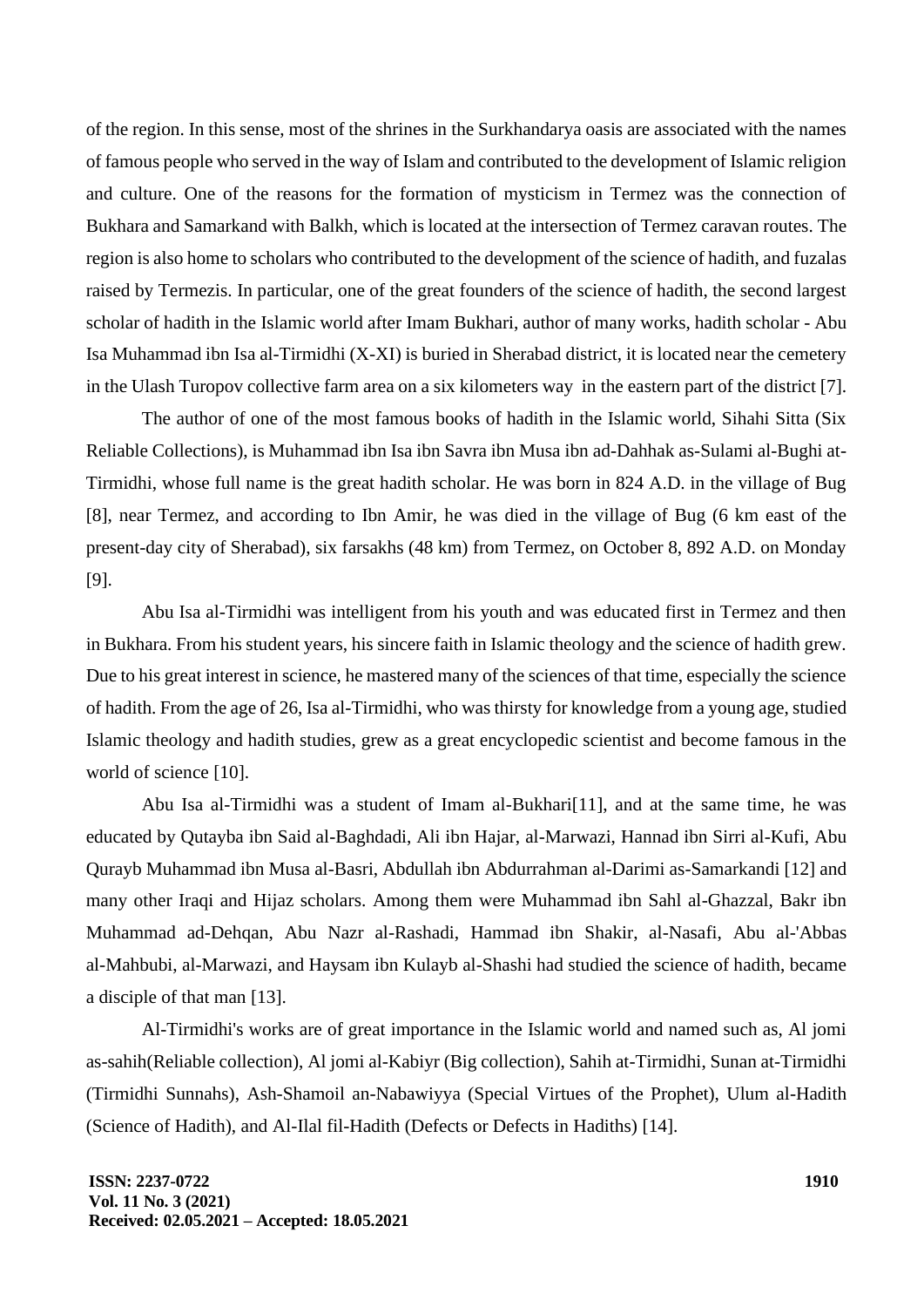As mentioned above, the Surkhandarya oasis is a area which grew great Tirmidhis. The development of Islamic science in this country during the time of Isa al-Tirmidhi and later led to the development of Tirmidhi scholars in various fields. It should be noted that Surkhandarya was the mystical-led region in Central Asia and he was the founder of the ruling sect in this direction [15], the Surkhandarya school of mysticism was founded by al-Hakim al-Tirmidhi, the father of the Surkhandarya school of mysticism [16] which is associated with Abu Abdullah Muhammad ibn Ali ibn Husayn [17] al-Hakim al-Tirmidhi (d. 869 [18]), the founder of the Sufi order in Sufism, a famous Termez scholar, author of a number of religious and philosophical works, and a great ascetic.

Hakim al-Tirmidhi was nicknamed "al-Hakim" [19] because he was a scholar who had a deep knowledge of not only the external but also the internal sciences, took the name at-Tirmidhi because of his region. The popularity of this object is glorified not only in the region, but in the whole Islamic world as a shrine "Termez ota" [20] associated with the name of the scientist [21].

Alisher Navoi in his book Nasayim ul-Muhabbat says that Muhammad bin Ali Hakim al-Tirmidhi was of the second class, his date was Abu Abdullah, and he had conversations with Abu Turab Nahshabi and Ahmad Huzrawayh and Ibn Jalla. The scholar has many books, such as "Hat ul-Waloyat", "Nahaj", "Navodir ul-Usul" [22] and many others [23].

Al-Hakim at-Tirmidhi was one of the famous muhaddiths and mystic sheikhs who lived in the VIII-IX centuries. It is narrated that Tirmidhi's father and mother were educated in the science of hadith and received his primary education from them [24]. The scholar studied in the cities of Movarounnahr until the age of 25, and at the age of 27 set out for Mecca to perform the Hajj. Along the way, they will visit the cities of Kufa, Baghdad and Basra, where the science of hadith is developed, and get acquainted with the poems of Ahmad ibn Hizruya and 'Asim al-Antaki, a Sufi from Balkh. Al-Hakim al-Tirmidhi was strongly influenced by his work on piety and rivalry. He was educated by a number of Sufis, notably Abu Turab al-Nakhshabi (d. 861), Yahya ibn Jamal, and Ahmad ibn Hizruya (d. 855) [25]. Al-Hakim al-Tirmidhi also met with Sufi scholars in Damascus, Baghdad, and Egypt, he lived in a time when the ideas of mysticism were spreading in the central cities of the Islamic world, such as Mecca, Medina, Egypt, Baghdad, Basra, Kufa, Yemen, Hamadan, Nishapur, where the ideas of the first Sufi movement, asceticism and enlightenment were strengthened. He studied the teachings of the ancestors of world classical mysticism, such as Zu-n-Nun al-Misri (founder of the Zunnuniya sect), Boyazid al-Bistomi (founder of the Tayfuriya sect), Junaid al-Baghdadi (founder of the Junaidiya sect), Abu Mansur al-Hallaj, analyzed the manor. Al-Hakim at-Tirmidhi went to Nishapur and founded the Hakimiya sect [26]. The scientific center established by the Caliph Ma'mun in Baghdad became famous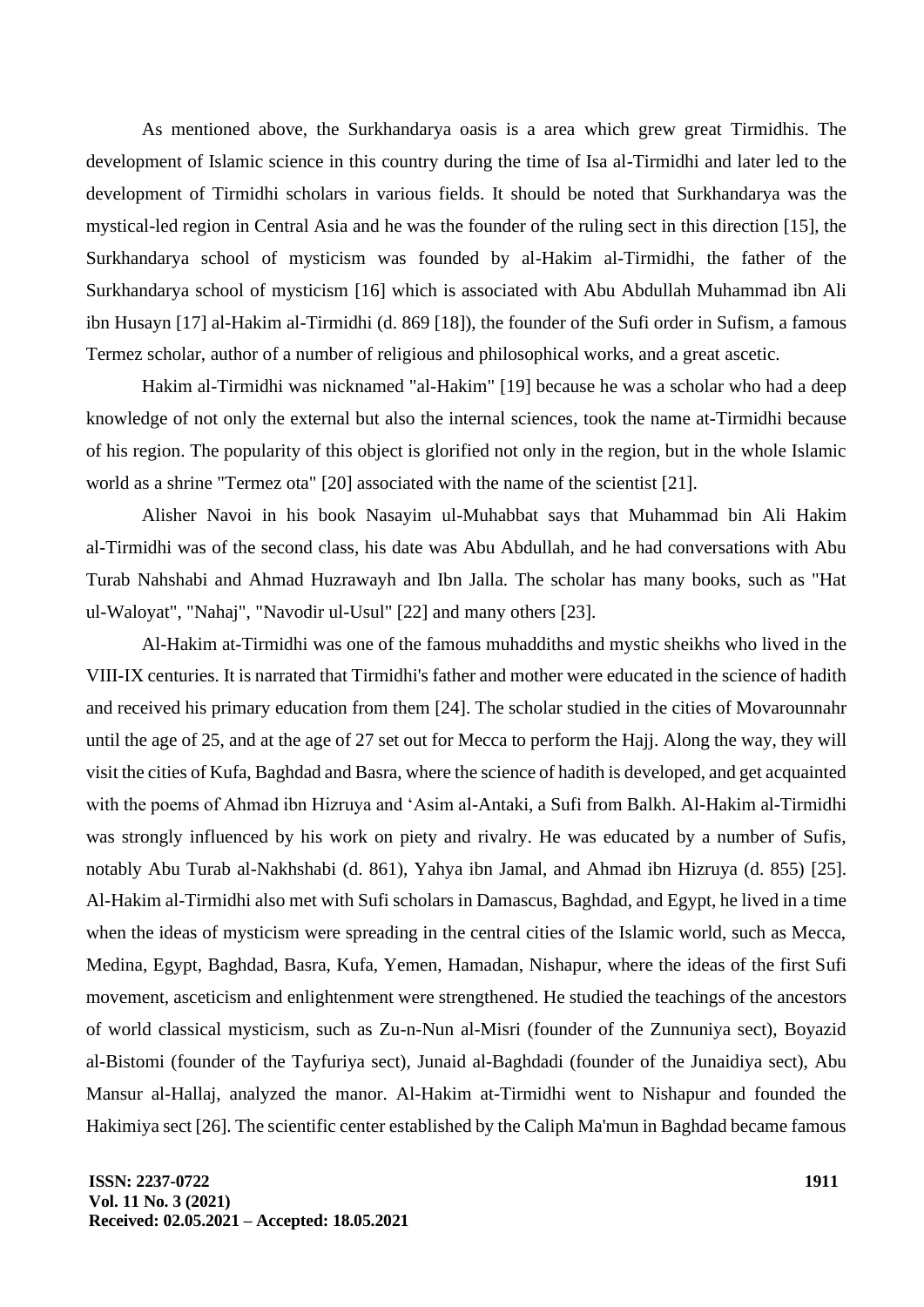among the scholars and nobles who worked in Bayt ul-Hikma and became known as "Qidwat ul-Awliyya" - the leader of the saints [27].

It is argued that Hakim al-Tirmidhi wrote more than 400 works, 57 of them which have survived [28]. However, some of them are now stored in the FASHI manuscripts fund of the Republic of Uzbekistan and in city libraries such as Paris, Cairo, Damascus, Alexandria, Istanbul, London [29]. For example, he wrote books dedicated to the authorities, regulations, requirements for pir and murids, methods of remembrance and prayer like the Kitab an-Najah (Book of Instructions), the Hatm al-Awliyya (Seal of the Guardians), and the Irshad at-Talibin (To the Taliban), books on mysticism, such as the Book of Truth and Humanity, and Adab un-nafs (Etiquette of the Soul) [30]. His "Nazair al-Qur'an", "Nawadir al-usul fi ma'rifat akhbar Rasul" (Rare methods of knowing the messages of the Messenger of Allah) [31], "Usul al-Muwahhidin", "Hatm al-vilaya" on the creed, "Isbat al-' ilal ashshariyya", "Ghafr al-umur", "Kitab al-manohi", "Kitab sharh as-salat", "Navruznoma", "Solnoma" books are famous [32]. Hakim al-Tirmidhi's teachings consisted of the following three directions: worship and ritual, the direction of Sharia, the direction of mysticism, and the direction of faith [33].

When al-Hakim al-Tirmidhi returned to Termez, he chose a place on the picturesque and airy shores of the highest hill where the city of Balkh and the Prophet's Island of Jayhun could be seen, and built a mosque and a khanaqah. The mausoleum was erected in Eski Termez, on the banks of the Amu Darya River, where scholars gathered, and after the scientist's death he was buried in the same khanaqah [34].

There is a cemetery 800 meters from Hayitabad hill in Hayitabad village of Jarqurghon district. At the entrance to the right side is an open-topped mud tomb, which is rare in the Muslim world, and three flags are placed on top of it. Near the mausoleum of al-Hakim al-Tirmidhi, there is a tomb of Abu Bakr Muhammad ibn Umar al-Warraq al-Tirmidhi, one of the disciples of Hakim at-Tirmidhi, the founder of the Hakimiya sect. A local spokesman said, based on information he had heard from his ancestors, that he belonged to Warraq al-Tirmidhi. The tomb has existed since the lX-X centuries. During the Soviet years, many historical monuments, including sacred shrines, were destroyed and completely destroyed due to the development of areas near the mausoleum. It is therefore stated that the tomb of al-Warraq al-Tirmidhi was uncertain. At the entrance to the cemetery, an open porch was built by the locals to bless the gates and prayers under the auspices [35]. Next to the cemetery was the former Hayitabad Mosque, which was rebuilt with a 800-seat by hashar [36].

**ISSN: 2237-0722 Vol. 11 No. 3 (2021) Received: 02.05.2021 – Accepted: 18.05.2021 1912** Information about the scholar has been preserved in written sources, in particular, in Farididdin Attar's Tazkirat ul-Awliyya, there is a description of Abu Bakr Muhammad ibn Umar al-Warraq at-Tirmidhi [37]. It is said that Alisher Navoi Varroq Termezi was originally from Termez, a scholar who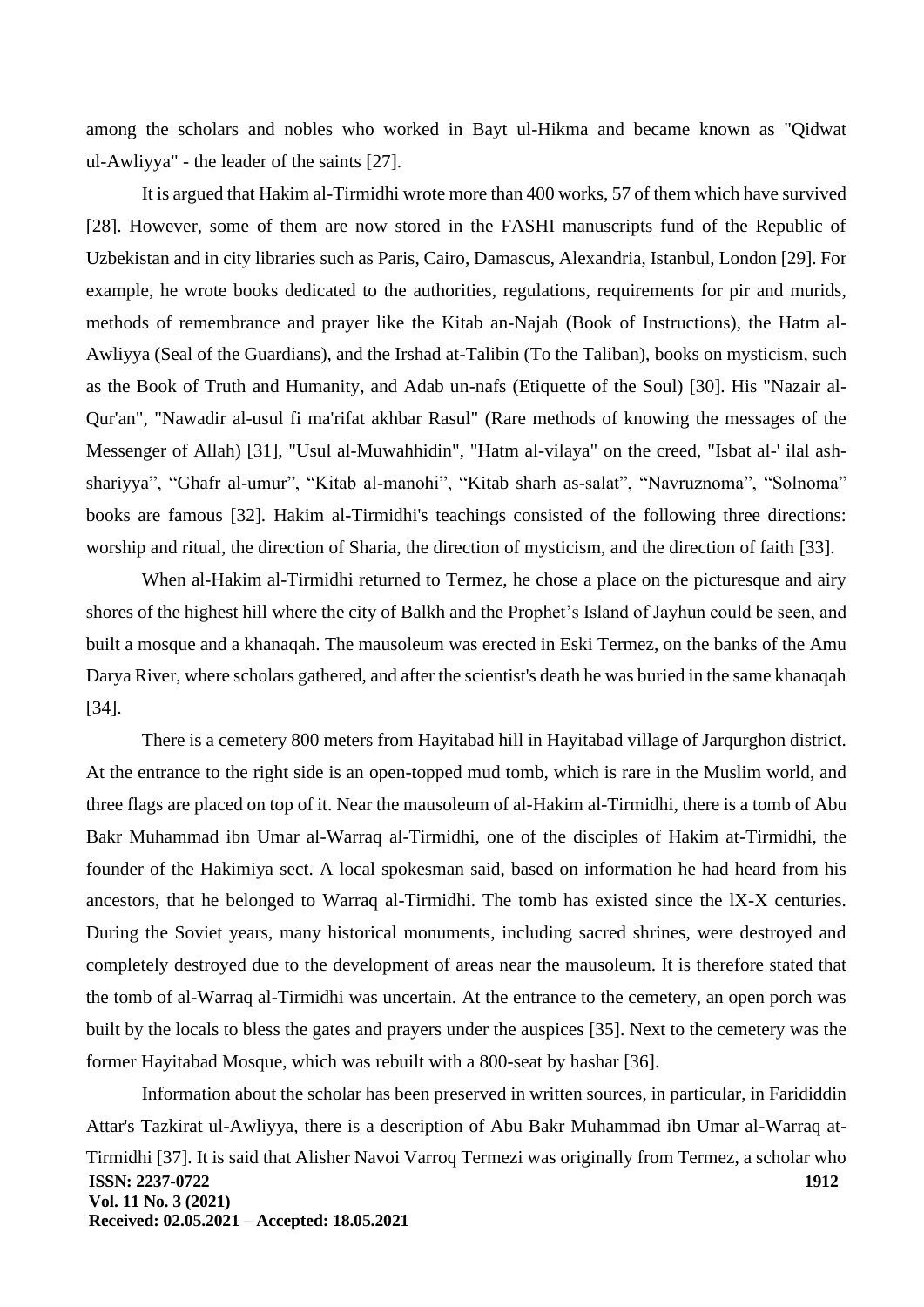had attained the rank of sheikh, and his profession was a reference to taking the nickname Varroq [38]. Varroq is used for those who are engaged in copying and binding ancient and old books [39].

The date of birth of Abu Bakr al-Warraq al-Tirmidhi (d. 907) is not known, but it is said that he was born in a place called Ayaz in Balkh. His contemporaries called him the "Treasure of Knowledge and Wisdom" because he read the Torah and the Bible as a famous sheikh with the title of Sheikh al-Islam. He was the uncle of al-Tirmidhi [40], and al-Warraq al-Tirmidhi was the author of a number of works, including Kitab al-Ikhlas, Kitab al-Huraf, Kitab al-Ajab, Kitab al-Haqiq al-Bayin, -alim wa-lmutaallim [41].

It is worth noting that some of the shrines include mausoleums belonging to the generation of famous historical figures in the region. For example, the shrine of Kokildor ota (XII) is associated with the name of al-Hakim at-Tirmidhi, Kokildor is mentioned as the son-in-law of al-Hakim at-Tirmidhi, husband of his daughter - Hurayda bint Muhammad al-Hakim. His real name is Somon Ashur Hamzai Hafiz Kokildor, he is known as a famous calligrapher and author of many works [42]. Samon Ashur was born in 942 in Termez in the family of Hamzai Hafiz (narrator, singer).

Saman Ashur, who was chosen from 36 disciples of Ahmad al-Usturlabi as-Saghani at-Tirmidhi [43], grew his hair at the age of 21 under the nickname Hamzai Hafiz Kokildor and was sent to the Forty Maiden's Castle in 341/952-53 to study and teach science. Kokildor father, who was a scholar of his time, was a narrator, a scholar of medicine, and a commentator on the Qur'an. A large team deserved a high reputation among the scholars. Samon Ashur teaches the girls of the Forty Maiden's Castle the science of nujum, mathematics, and handasa. He is called Hamzai Hafiz Kokildor in the castle. During this period, the scholar's historical works "Shajarai Hafuziya", "Rivoyat al-ustoz" and "Shajarat alkalam" were written. In 966, Saman Ashur married Hurayda, the daughter of al-Hakim at-Tirmidhi. This year they will be allowed to build the Kokildor Mausoleum. Hamzai Hafiz died in 370 / 980–81 before the mausoleum was completed. His remains will be placed in the Palace Kokildor, which is being built in his name. Later, the shrine became a cemetery. The mausoleum is repaired several times by some local people. In August 2001, he was buried in Sultan Saodat Cemetery [44]. It can be said that this person has risen to the level of a sayyid.

There is a complex of forty girls in Namuna collective farm in Termez district. It is a monument of the IX-XIV centuries, the mausoleum of the daughter of al-Hakim at-Tirmidhi, the queen of the legendary fortress of the Forty Maidens Hurayda bint Muhammad al-Hakim, as well as the daughter of Varraq at-Tirmidhi - the ruler of the fortress Ruhayda bint al-Warraqi [45].

**ISSN: 2237-0722 Vol. 11 No. 3 (2021) Received: 02.05.2021 – Accepted: 18.05.2021 1913** Hurayda bint al-Hakim, who is considered the queen of the castle, is said to have taught there. Ruhaydai Davron, who was the head of the Forty Maidens' Fortress, was not only a mature scientist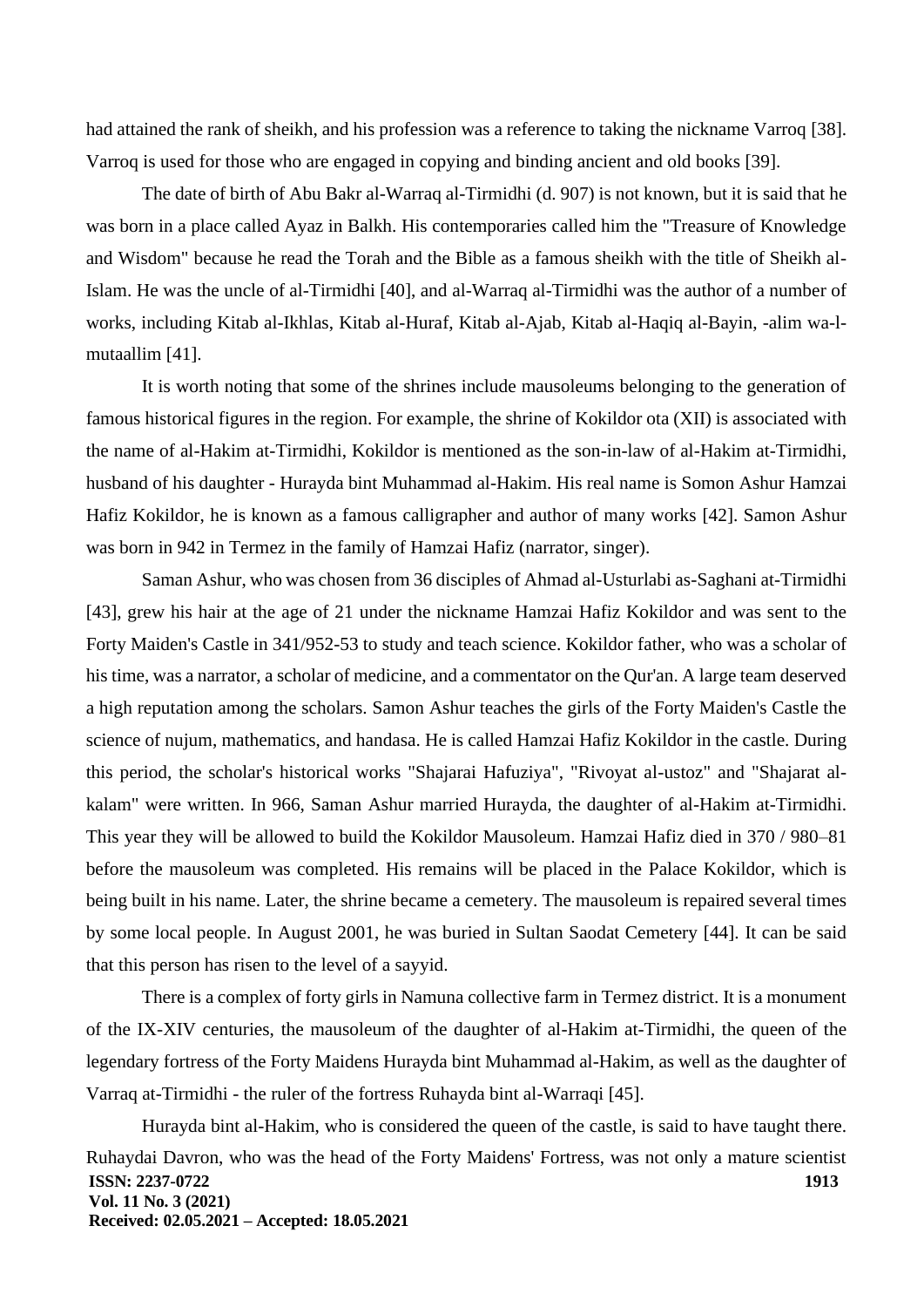and statesman of the late ninth and early tenth centuries, but also a mentor to students of different nationalities and cities. The scholar who created not only religious but also secular works, "Tabobat ulzan" (Women's medicine), "Rivoyat-ul hakimiya" (Narrations of Hakimiya), "Hikmat ul-lan" (Women's wisdom) Tafsir Qur'an "Ilm at-filledibu zan" (woman etiquette in learning) [46]. This indicates that women were involved in science at that time.

The object, which has a special place among the local population, is the Sultan Saodat complex, located on the Namuna collective farm in Termez district. During the XI-XIX centuries, members of the family of Termez sayyids were buried. The word Sayyid in Arabic means "Mr.", also the grandsons of the Prophet Muhammad (pbuh) are called with the titles of "Sharif" of the Hasan dynasty and "Sayyid" of the Hussein dynasty and Alawite Sayyids, especially Husayn or Hassanid Sayyids. Sayyids are better known in the Middle East and western countries by the names of sodat, ashraf or ashrif. According to the researcher U.Sultanov, the spread of the generation of sayyids in the territory of Uzbekistan in about IX-XIII centuries under the influence of political and demographic factors moved to Movorounnahr and Khorasan [47]. Those who held the title of Sayyid played an important role in the political, social and spiritual life of Central Asia in the Middle Ages [48].

The name of the Sayyids of Termez indicates that mystical teachings developed and schools were formed in Termez over the centuries. N.Tursunov notes that at the beginning of the XVII century, when the genealogy of Termez Sayyids was translated from Arabic into Persian, the term khoja appeared in the names and the name of these Sayyids was also accepted as a common name "khoja" [49].

According to historian S. Tursunov, Ali ibn Abi Talib's son Hussein, born in Fatima, married the daughter of the last Sassanid king Yazdigard. Their son Ali was born Hussein al-Asghar, and from him Ubaydullo. During the reign of Caliph al-Mansur (754–755) he was proclaimed Amir Ubaydullo. His son Ja'far al-Hujjat was the governor of Madinah. He is the son of Amir Hussein, the son of Hasan al-Amir Ja'far al-Hujjat, the founder of the Termez Sayyids. Hasan al-Amir came to Samarkand with his relatives in 850, lived there for 11 years, and in 861 moved to Balkh. In about 865, Hasan al-Amir moved to Termez and settled there permanently [50].

Sayyid Amir Abdullah from Termez marries Makhzuma (or Mohi simo), the daughter of Ismail Somoni. From their children, the name of Termez Sayyids was given the nickname Khudovandzoda until the 17th century [51]. During the Middle Ages, the area where the current mausoleum of Sultan Saodat is located was also called Shahri Somoni. The mausoleum of Termez Sayyids, Sultan Saodat, was built during the Samanid period and the most important part of the complex was built during the

**ISSN: 2237-0722 Vol. 11 No. 3 (2021) Received: 02.05.2021 – Accepted: 18.05.2021** Ghaznavid period [52].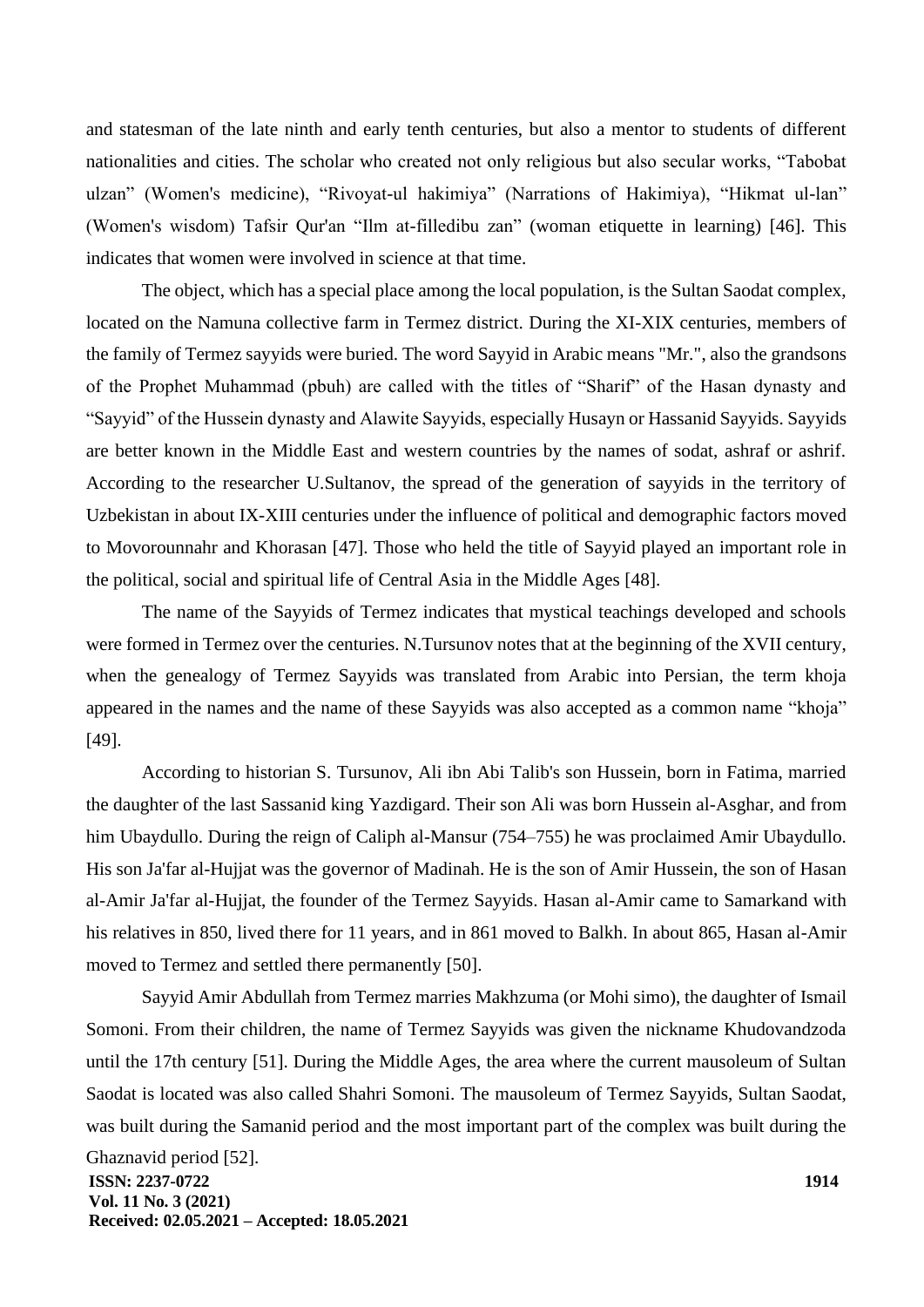During the invasion of Genghis Khan, Termez was destroyed, and in the XIII-XIV centuries the city was revived by the activities of Termez sayyids. Ibn Battuta also mentions this in his diaries that the ruler of Termez 'Alo' al-Mulk Khudovandzoda (short for 'Khovand' [53]) took part in the struggle against Buzan (1335–1338), the khan of the Chigatay ulus, and the khan was executed in the war. From then on, Termez was called "Madinat ar-rijal" (City of Heroes) [54].

The name of Termez Sayyids was also associated with Amir Temur and his family. Sahibkiran's pir was associated with the names of Sheikh Sayyid Baraka and Sayyid Shamsiddin Amir Kulol [55], while the marriage of Temur's descendants with the descendants of Termez Sayyid gave birth to representatives of the descendants of Termez Sayyid in Kashkadarya. Gumbazi Sayyidon has become their family mausoleum [56].

In Movarounnahr, during the Shaybanid dynasty (1500–1601), power in Termez passed from the Sayyids, but their position was preserved. During the Ashtarkhanid dynasty (XVII-XVIII) lived one of the Sayyids of Termez, the author of the work "Dastur al-muluk" Khoja Samandar at-Tirmidhi [57]. N. Tursunov states that the scientist was one of the masters of Jaloyir village [58]. At the end of the 17th century, due to the political and economic decline of the Bukhara Khanate, the Sayyids of Termez had to leave the city.

During the Russian Empire, the Sayyids of Termez were relocated from the village of Salovat, their ancient home. During this period, the mausoleum of Sultan Saodat Sheikh Azizhoja went to the Emir of Bukhara Abd al-Ahad (1885–1910) and gave a document stating that the lands in Termez belonged to the dynasty of Sayyids [59]. Thus, the activity of Termez sayyids would end. From the 11th to the 19th centuries, the bodies of Termez sayyids were buried in the mausoleum of Sultan Saodat. This place is still visited in honor of the sayyids.

In the village of Koptokay, Kumkurgan district, there is a shrine of Khoja Samandar at-Tirmidhi (XVII-XVIII), known in his time as a famous figure, ambassador, warrior and historian. Residents of many districts in the province now recognize him as a pir [60]. Khoja Samandar at-Tirmidhi was originally one of the Sayyids of Termez, lived in the XVII-XVIII centuries, lived almost a hundred years, was described by his contemporaries as fiery and sharp-tongued. The descendants of Khoja Samandar at-Tirmidhi consider themselves "khoja". Scientist had sons Khoja, Abdukarimkhoja, Uzbekkhoja, Poshshoimkhoja (end of XX century - beginning of XXI century) [61]. The descendants of Samandar at-Tirmidhi now live in the village of Koptokay, Kumkurgan district, Surkhandarya region.

**ISSN: 2237-0722 Vol. 11 No. 3 (2021) Received: 02.05.2021 – Accepted: 18.05.2021 1915** There is a famous shrine named after the scholar Khoja Muhammad Zahid (d. 936/1529) on the theme of Kichik Vakhshuvor of Altynsay district. Muhammad Zahid is mentioned as the twentieth pir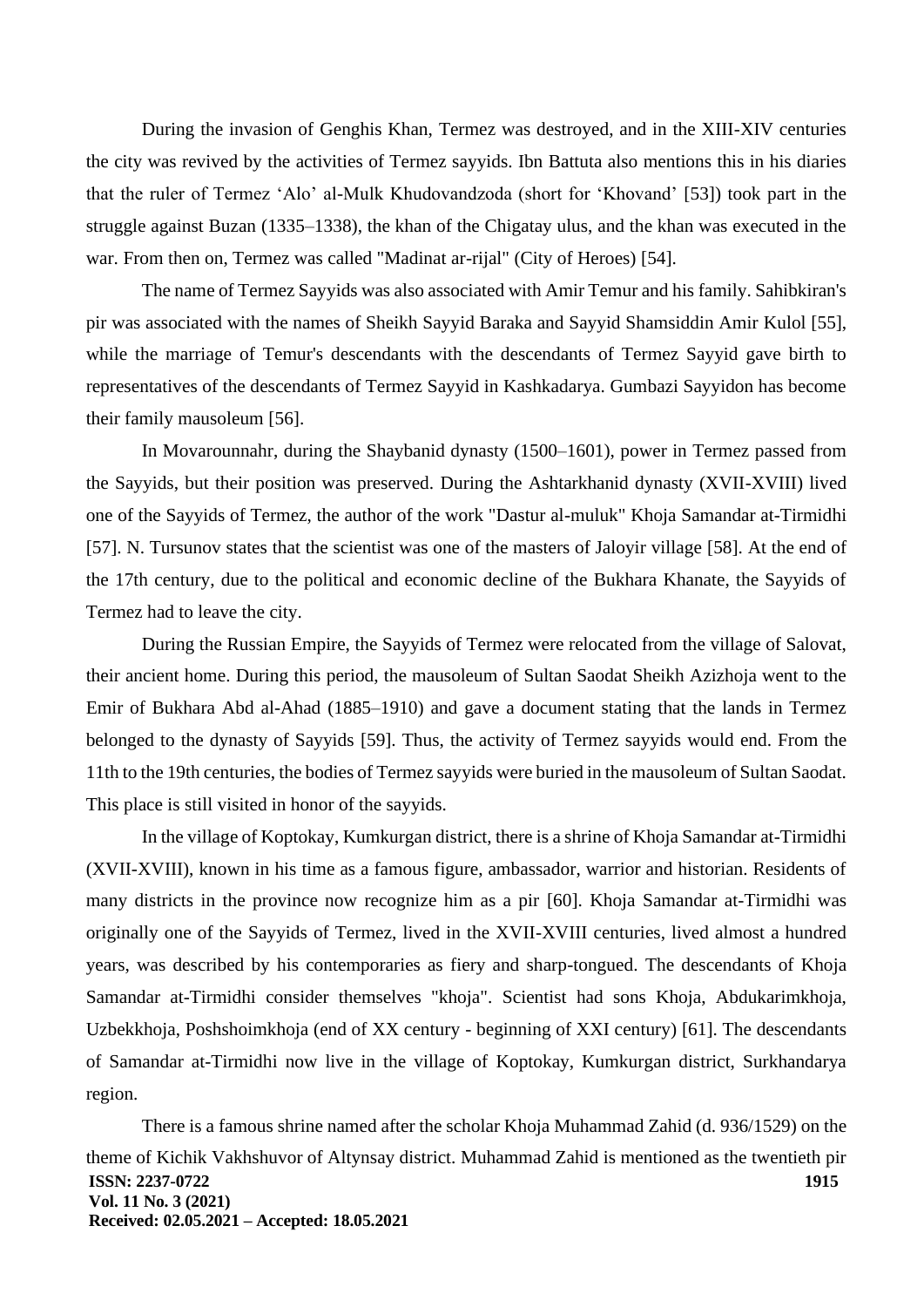in the "sixth series" of the Naqshbandi sect, which lived in the XV-XVI centuries. As a grandson of the scholar Yakub Charkhi [62], he was the only one of his time in piety, knowledge and wisdom. According to the author of the book Ravzat ul-Islam, Muhammad Zahid received the teachings of the sect from some of the caliphs in the Hisar region, and he was awake at night and performed zuhd and riyadh. That is why he was named Zahid. Mawlana Muhammad Zahid was in a conversation with the leader of the Naqshbandi Khoja Ubaydullah Ahror (1404-1490), who brought irshad and brought murids to his country in this direction [63]. The activities and name of the scientist will serve as a model for today's generations.

In Surkhandarya, not only religious sciences, but also scientists who contributed to the development of secular sciences, and there are shrines of this name in the region. For example, Sufi Hisari Khandizagiy, Muhammad Yusuf Mayusi Khandizagiy, Sheikh Nodirmuhammad Samarkandi, Eshoni Safar Khalifa, Sufi Ayniddin Khandizagiy (1869 \ 1938) can be mentioned as scholars of Khanjiz [64]. The cult of the poet and thinker Sufi Olloyar, the successor of Uzbek classical literature, mystical traditions, occupies a significant place in the oasis.

The shrine of Sufi Olloyor (1644–1721) is located in the village of Katta Vakhshivor, Altynsay district [65]. It can be said that there are several shrines of the same name in the region, which testifies to the high respect of the scientist among the population. For example, in the village of Oqarbulak, Pakhtakor collective farm of Altynsay district, the shrine of Masjid Ota is also interpreted as a Sufi Olloyar shrine [66]. According to local legends, Sufi Olloyar and his caliphs left Samarkand and settled here, and the locals considered this place to be the footsteps of this saint and built a small mosque near it. Since then, his visit as a shrine has become a place of pilgrimage [67].

Information about the personal life of Sufi Olloyar is scattered in his works [68]. In 'Risolai Aziza', the poet was born in 1634 in the village of Minglar, Miyonkol district, and was a descendant of the Otarchi of the Chinese Kipchak tribe. The poet was educated in Bukhara madrassas and was educated at the Joybor sheikhs and received a perfect education in religious and secular sciences for his time. In the history of Uzbek literature, he is known not only as a great poet, but also as a great scholar [69]. His 'Maslak ul-muttaqiyn' (The Prayer of the Pious) is written in Persian, 'Murad ul-Arifin' (The Wise of the Wise) is dedicated to mysticism, 'Makhzan ul-mute'in' (Treasure of the Mute) is a work on fiqh in Arabic, 'Sabot ul-ojizin' (Sabati of the weak) was written in Turkish and his works and lyrical poems such as 'Qiyamatnoma', 'Mubarak haj safari' were inherited [70].

**ISSN: 2237-0722 Vol. 11 No. 3 (2021) Received: 02.05.2021 – Accepted: 18.05.2021 1916** Sufi Olloyar came to the village of Katta Vakhshuvar around 1710, and it is said that before his arrival the population in Katta Vakhshuvar was uninhabited, it was a place of snakes. For this reason, it is said that Sufi Alloyar, popularly known as Vakhshimar, the gorge of snakes, drove them out of this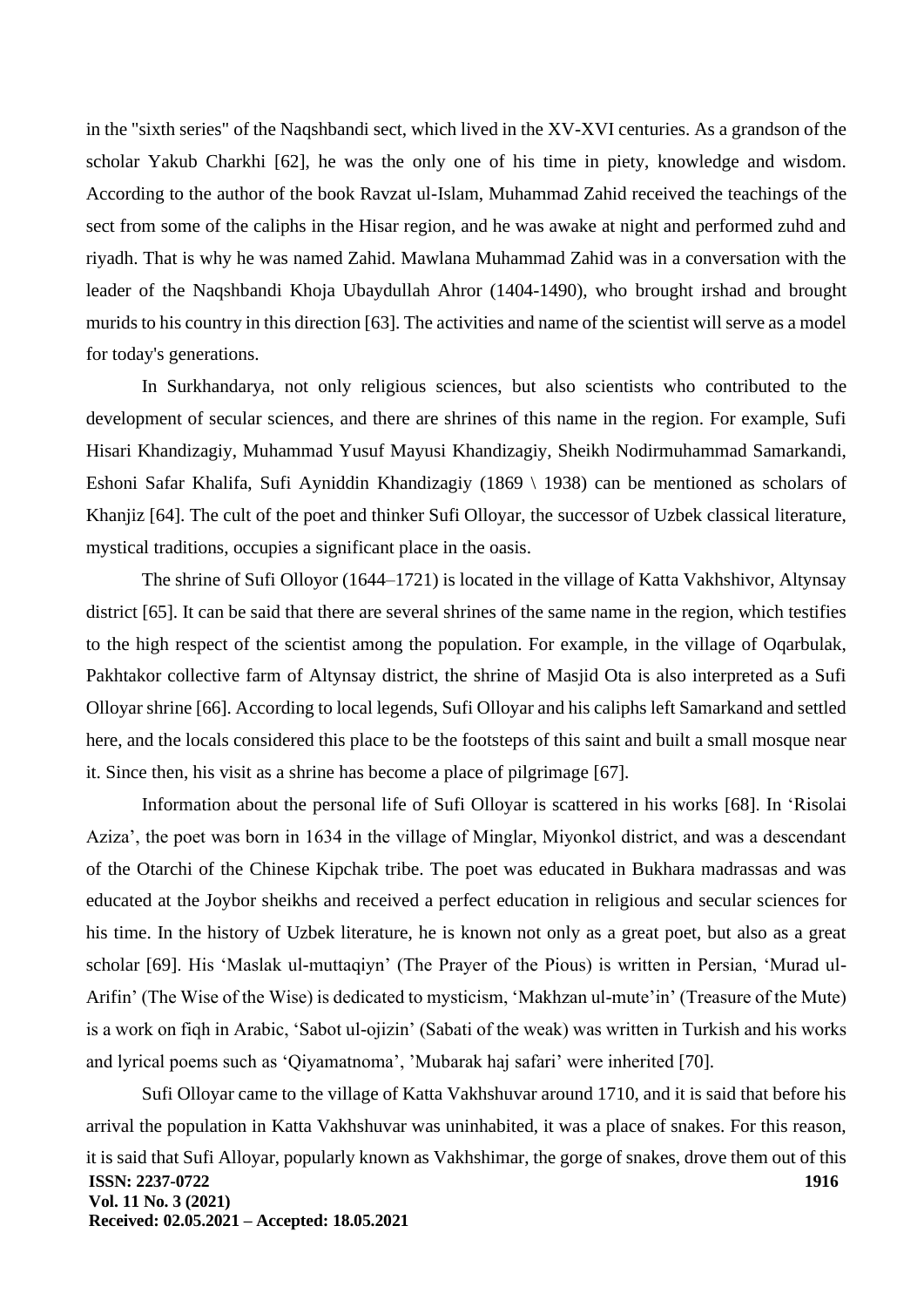place [71]. It is said that Sufi Olloyar had only one son. Research has shown that the poet had two sons and a daughter [72]. The descendants of Sufi Olloyar [73], a mystic scholar and governor, are still alive and live in the village of Katta Vakhshivor in the Altynsay district of the Surkhandarya region and in the Dalvarzin collective farm in the Shurchi district [74]. In addition, some of the current descendants of Sufi Olloyar live in Samarkand and the village of Chonqaymish in the region. They call themselves "Eshan" and continue the work of the scientist as a representative of mysticism [75].

In particular, in the Denau district of Surkhandarya region was buried the caliph and son-in-law of Bahauddin Naqshband Alouddin Attar Wali (d. 1400) [76]. His real name is Muhammad ibn Muhammad Khorezmi [77]. Researcher L.Asrorova notes that her father was from Khorezm and was engaged in the horse-breeding business [78]. However, in Navoi's work he is referred to by the pseudonym Bukhari [79]. Alouddin Attar belonged to the Sayyid clan and was descended from Imam Husayn, the son of Ali ibn Abu Talib. He was thirsty for knowledge from a young age and studied tafsir, hadith and aqeedah. His brothers trading, Attor chosing the path of science and reached higher levels [80]. Bohovuddin lived in Bukhara during the life of Naqshband, then in the 90s of the XIV century he moved to Chaghaniyon, now Denau, continued the Naqshbandi sect and made many disciples. Khoja Muhammad Porso wrote 'Risalai Qudsiya' and Salah ibn Mubarak wrote 'Anis at-Talibin' under the direction of Alouddin Attar. He lived here until the end of his life and died of an illness in 1400 [81].

During the 15th century after the death of Khoja Alouddin Attor, his descendants (his son Hoja Hasan Attor) continued the Naqshbandi sect in Chaghaniyan[82]. His tomb is located in the city of Denau, where the descendants of Khoja Alouddin Attor are buried, and Sheikh Attori is also known as Vali or Astana Buva[83].

The great Sufi scholar Khoja Ahror Vali (1404–1490), a great representative of the Naqshbandi sect, traveled from Herat to Yaqub Charkhi in the Hisar valley to study the basics of the Naqshbandi sect[84]. On his way back to Samarkand, he lived in Chaghaniyon for some time. During the trip, he was in Denau and met Hoja Muhammad Attar, the grandson of Alouddin Attor[85]. The tombs of Khoja Ahror Vali are in Samarkand, which has also become a major shrine[86].

There are shrines in the Surkhan oasis, which are famous in the Islamic world for the names of prophets, companions, khojas, eshans, saints. They are symbolic (without graves) complexes, and various legends and myths about the origin of these monuments are given among the local people.

It can be said that in Samarkand there is a cult of prophets named after Hazrati David, Hazrat Daniel, and in the territory of Southern Uzbekistan there are places of pilgrimage named after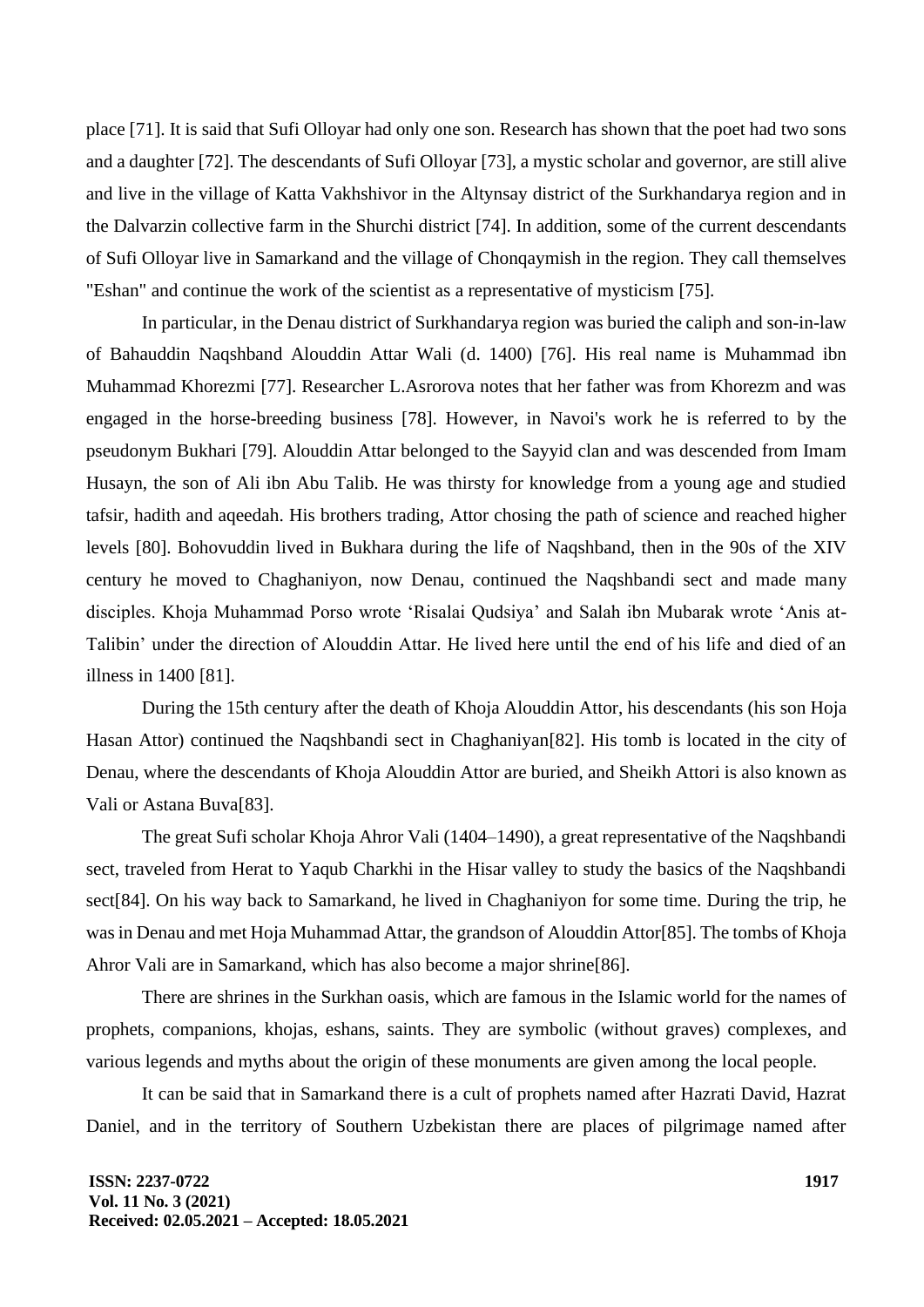prophets[87]. For example, the Zu-l-Kifl shrine is located in the southern part of the Prophet's Island near the city of Termez, associated with the name of the Prophet Zu-l-Kifl mentioned in the Qur'an[88].

The name Zu-l-Kifl is mentioned in the Qur'an (which sura or verse name), and according to it, "Remember Ishmael, Idris and Zu-l-Kifl! All are of the steadfast. We admitted them into Our mercy, for they are righteous.[89] "Remember Ishmael, al-Yasa 'and Zu-l-Kifl! They are all good people" [90].

According to Ibn Kathir, this verse is mentioned among the great prophets of Zu-l-Kifl according to the apparent meaning of the karima. They themselves testify that they are prophets. But there is no single information to which tribe Zu-l-Kifl was sent. According to legend, the Romans followed Zu-l-Kifl. These people asked Zu-l-Kifl to ask Allah to grant them long life. Allah accepted Zu-l-Kifl's prayer and said, "They will not die as they wish. You are the guarantor of this"[91]. Bishr conveys this prophecy to his people. He is the guarantor of the divine revelation. That is why it was called Zu-l-Kifl.

Ayyub had left his testament to his sons Havmal. After Havmal, his second son, Bishr ibn Ayyub, continued his father's will. According to most scholars, Bishr ibn Ayyub is a prophet named Zu-l-Kifl. In most of the commentaries, Zu-l-Kifl lived in Damascus until the end of his life and died at the age of 75, leaving a testament to his son Abdon[92].

According to the narrations, the tomb of Zu-l-Kifl contains the tomb of another saint, not the Prophet Zu-l-Kifl. According to the legend, four people from Makkah and Madinah had to cross to Bukhara in the XI-XII centuries. One of them was a saint who came through Afghanistan and wanted to cross the Amu Darya. Passengers rested on the waterfront before crossing the water. At that moment, the saint was inspired and said, "Your day is over, your grave will be here." The people next to the saint said to the saint, "We will put your body in the tomb around Termez Ata." Then the saint said, "No, I could not cross the water. Put my body in a box and pour it out. "Where the coffin falls, it will be my grave." The companions of the saint follow the will, put it in a box, and pour it out. The box flows against the current and sinks in one place. An island appeared there and the place was named "Prophet of the Island". The companions of the saint build a mausoleum over the tomb, which becomes a sacred shrine. The name "Prophet of the Island" means "the foot of the island"[93].

On the other hand, Mahmud ibn Vali's ''Bahr al-Asrar'' states that the body of Ishaq ibn Kuntoj (d. 992), a famous Islamic general of Turkish origin, was placed on the island[94].

**ISSN: 2237-0722 Vol. 11 No. 3 (2021) Received: 02.05.2021 – Accepted: 18.05.2021 1918** It should be noted that there is a shrine of Zu-l-Kifl near the Iraqi city of al-Hilla. Symbolic shrines have also been established in other cities of the Muslim world. In particular, in the city of Mari, Turkmenistan, there are monuments associated with his name. The fact that Zu-l-Kifl was buried in the "Aral Prophet" near Termez is a fact mentioned in our field research[95]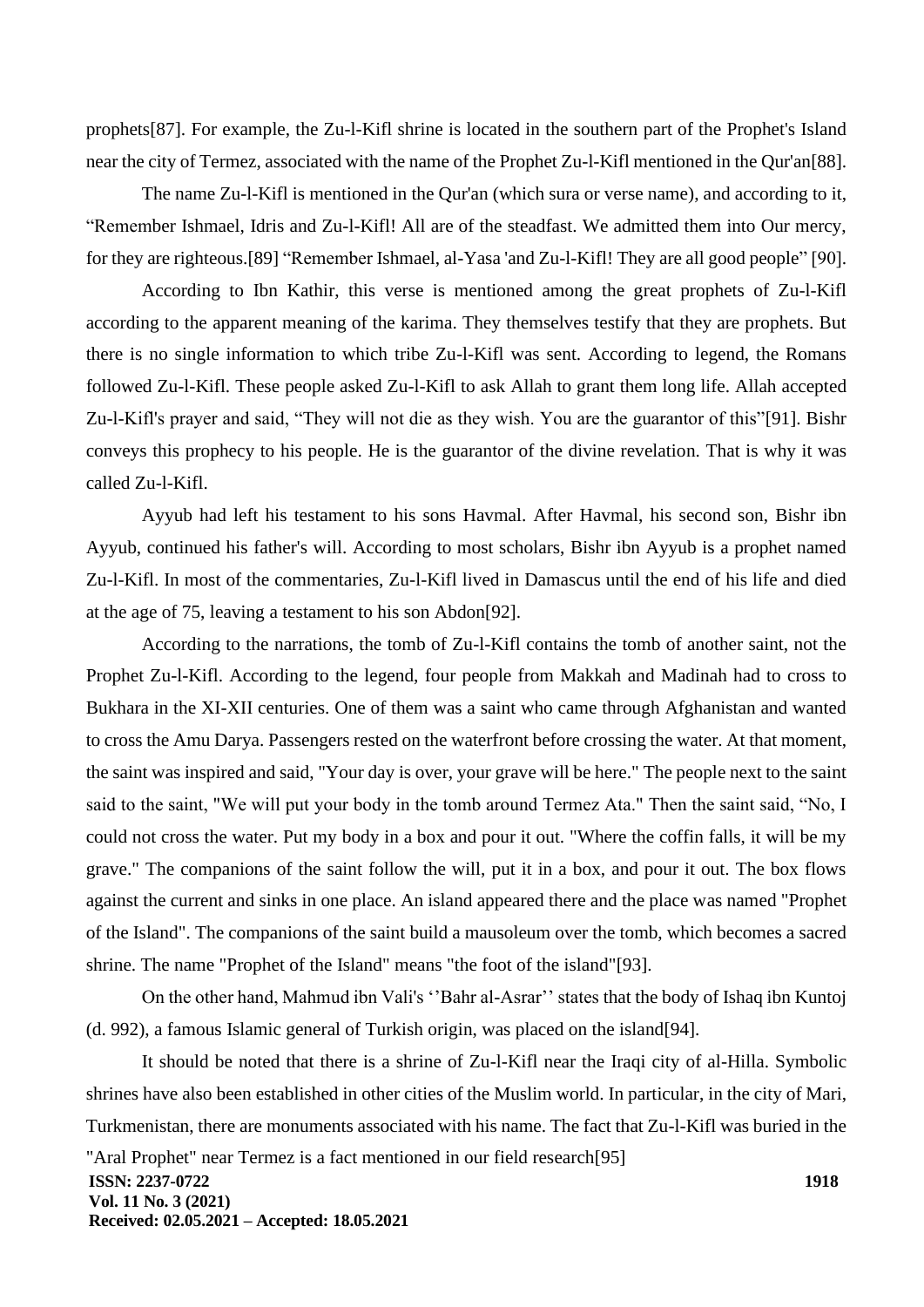There is also a shrine of Khidirsho (XIV) in the village of Khidirsho in Altynsay district, the name of which is associated with the name of the prophet Hizr[96].

The formation and development of the ascetic movement and views in the country also played an important role in the emergence and development of the cult of the Companions and the functioning of various denominations and ideological currents[97]. The Companions are the ones who have borne the brunt of the hardships of spreading the holy religion of Islam to all mankind, and who have fulfilled this task to the fullest. It is the duty of every Muslim to love the Companions and to believe that they were the most preferred people after the Prophets. In the Qur'an, the Companions are addressed as follows: "You are the best community that has ever been raised for mankind" (Surah Al 'Imran, 110).

It is narrated on the authority of Abu Sa'id al-Khudri that the Messenger of Allah (peace and blessings of Allaah be upon him) said: 'Do not insult my Companions, I swear by the One in Whose hand is my soul that even if one of you spends as much gold as Uhud, he will not be able to reach the mud (544 grams) or half of it (mud)'. (Tirmidhi narration).

This is because they are the believers who were fortunate enough to be the last Companions of the Prophets and sacrificed their lives in order to convey the light of guidance brought by the Messenger of Allah (peace and blessings of Allaah be upon him)[98]. There are several shrines named after the Companions in Surkhan oasis, Sa'd ibn Abi Waqqas ota in Angar district, Abdurrahman ibn Awf (companion of the Prophet Muhammad), Atoulla Said Waqqas in Sherabad district, Sa'd ibn Abi Waqqas in Altynsay district, Khojai Pok pilgrimage. It can be seen in Samarkand, Khorezm, Jizzakh and Navoi regions[99]. Emphasis is placed on the Companions mentioned in the names of most shrines as "Asharai mubashshara". Asharai mubashshara is associated with the name of the ten Companions who were predicted to be paradise by Muhammad (pbuh) during his lifetime in the Islamic world[100].

Thus, one of the Companions of the Prophet Muhammad, Asharai Mubashshara (Ten Companions Prophesied to Be Paradise)[101], is the shrine of Khojai Pok in the Altynsay district, named after Abdurahman ibn Awf (d. 654/32 AH). Abdur-Rahman ibn Awf was one of the emigrants who migrated to Abyssinia and Medina and was with the Prophet Muhammad in the battles of Badr, Uhud and others. He was wounded in 20 places in the battle of Uhud. Initially poor, he later became rich by running a business. He was the one who did a lot of charity[102].

Although Abdur-Rahman ibn Awf was buried in the al-Baqi cemetery in Madinah, due to his good deeds of generosity, shrines associated with his name appeared in various parts of the Muslim world as early as the Middle Ages.

**ISSN: 2237-0722 Vol. 11 No. 3 (2021) Received: 02.05.2021 – Accepted: 18.05.2021 1919** According to Sayyid Ali Rais's (XVI) book 'Mir'at al-Mamalik', the tomb of Abdur-Rahman ibn Awf was also in Basra. It should be noted that there are several shrines in Central Asia associated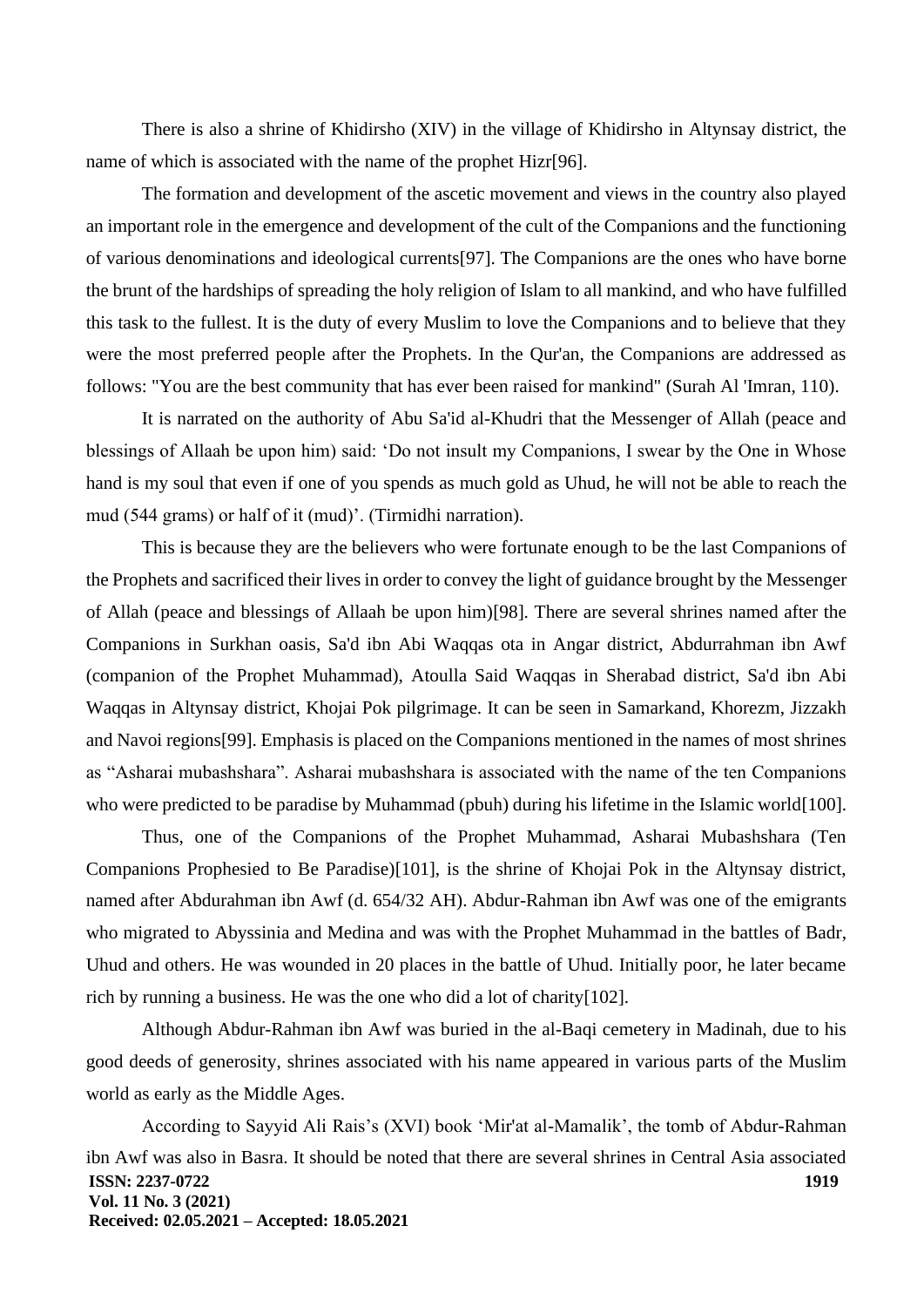with the name of Abdurrahman ibn Awf. For example, in addition to the Boboyi-ob shrine in the Asht district of Tajikistan, monuments dedicated to him have been erected in Shahristan and Hisar districts[103]. Historian H. Kamolov noted that the reason for the appearance of shrines in the mountains of Qurama and Hisar, are associated with the name of the Companion Abdurahman ibn Awf, who was known in the Muslim world for his great generosity[104].

Altynsay district is one of the areas rich in sacred places of worship. In the district there is a shrine (XIX-XX), known as "Kaptarkhona", built in honor of one of the Companions, who lived in the VI-VII centuries, Khoja Hasan Ilgari, who was active in the propagation of Islam. Also, near Khayrabad hill, about 400-500 meters above the center of Khoja Saat mahalla, on the right side of the road there is a shrine named after the famous Companion Sa'd ibn Abu Waqqas (d. 674)[105].

Sa'd ibn Abu Waqqas is also known as Malik ibn Wahb ibn Abdumannaf al-Qurashi az-Zuhri, the full name of Sa'd ibn Abu Waqqas, who is recognized as one of the ten Companions of 'Asharai Mubashshara'. He was the fourth of the first Muslims in Makah to convert to Islam[106]. He died in a place called Aqiq in Hijaz and was buried in Madinah. There are two different accounts of the date of death of Sa'd ibn Abi Waqqas. According to al-Wahidi, he died in 55 / 674-75 at the age of 83, and according to Abu Nami, in 58 / 677-78[107].

On the left side of the Surkhandarya River in Uzun district, in the village of Ak Astana bobo in Serharakat mahalla, there is a shrine of Ak Astana bobo  $(X - XI)$  named after Abu Hurayra (602–679), one of the famous Companions, narrators and faqihs[108]. The mosque, named after the Ak Astana Baba, is associated with the famous Companion Abu Hurayra, who narrated 5,374 hadiths during his lifetime[109]. The reasons for the spread of the cult of Abu Hurayra have not yet been well studied[110]. In any case, it is connected with the development and success of the science of hadith in Central Asia in the VIII-IX centuries. A.Kholmirzaev notes that there is a mausoleum of Ak Astana in the middle of the ancient cemetery of Telpakchinor village of Sariosiya district[111].

In the village of Chigatay, Sherabad district, there is the shrine of Akhtam Sahaba (X-XI), named after the soldier of the Prophet Muhammad, a close relative of Hazrat Ali, the commander Akhtam Sahaba[112]. Also in Sherabad district there are such cemeteries as Atoulla Said Waqqos, Akhtam Sahaba, Sulaymon ota, Jamolmergan ota, Khojamuqon ota, Khojanqo ota, Qayriyogoch ota, Sayyid ota, Bobotepa, Chopon ota, Kirkchilton ota, Koktash Vali, Cholpon ota, Rabotak cemetery. The population associates them with the names of the Companions, the first Arab commanders. Here it should be noted that the cults of Akhtam Sahaba (Namangan, Tashkent regions), Chopon ota (Samarkand region), Kirkchilton ota are also known in other regions of Uzbekistan.

**ISSN: 2237-0722 Vol. 11 No. 3 (2021) Received: 02.05.2021 – Accepted: 18.05.2021**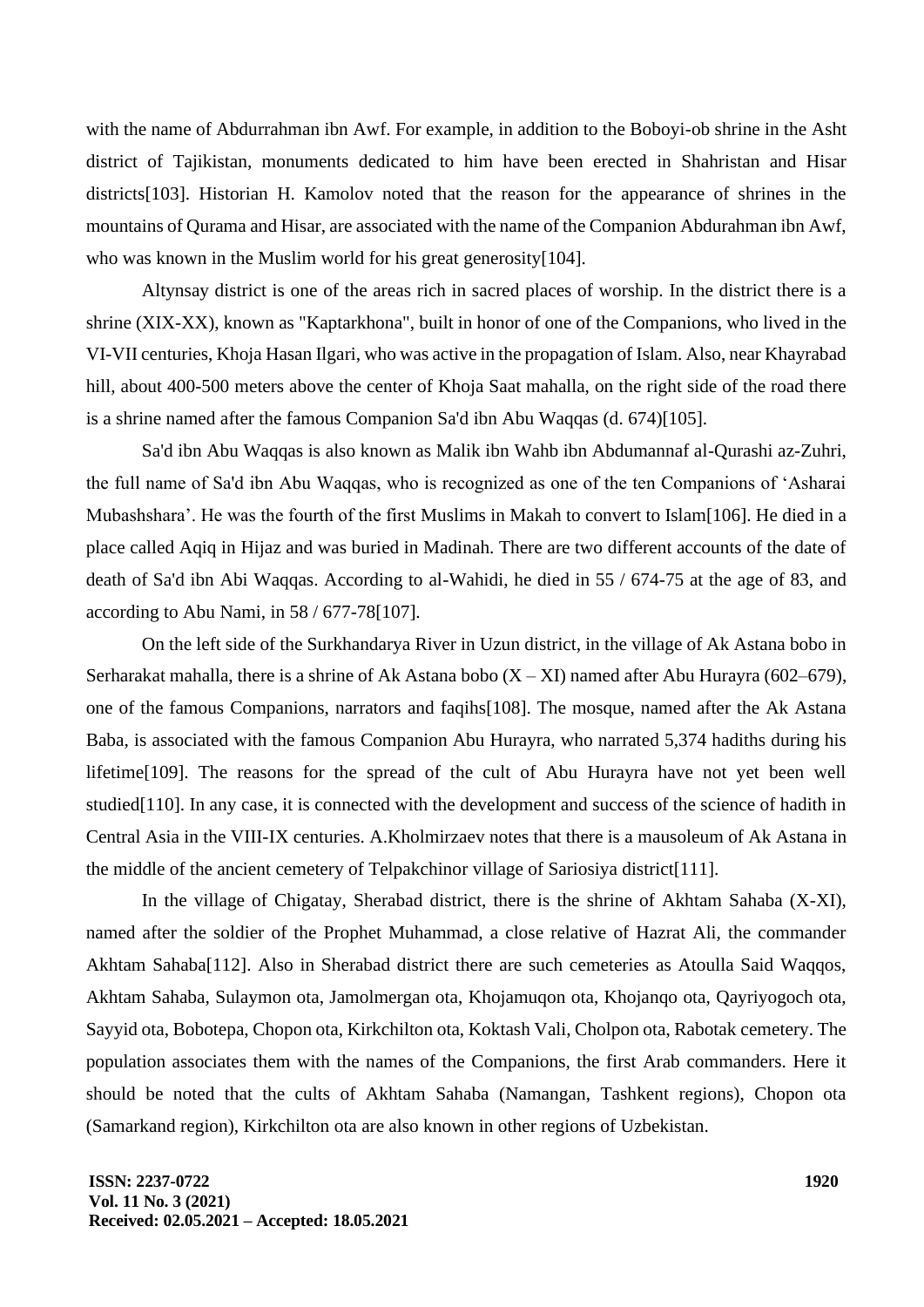In the oasis there are symbolic tombs where saints, mystics, scholars and eshans are buried in the holy places, where the Islamic world served in the way of religion. The tomb of Haydarkul Haji Bobo is located near the shrine of Khoja Alouddin Attor in Sarmozor ota cemetery in Yangiabad village, Denov district, Surkhandarya region.

In Denau district, another great representative of the Naqshbandi sect, Mawlana Yaqub Charkhi[113], came to Chaghaniyon at the invitation of Khoja Alouddin Attor and settled in Denau. He then went to the Hisar valley, where he spent the last days of his life, and died in 1450. His grave is in the village of Khalgatu in the Ordzhonikidzeabad district of the Republic of Tajikistan, which is known as the cemetery of Hazrati Mavlono[114].

There is no information in written historical sources about the shrine of Hazrat Sultan Wali (XIV) located in Omonkhona village of Boysun district. According to A.Kholmirzaev, he was buried here after his death[115]. According to the legends, Hazrat Sultan Wali was born in Balkh in the 14th century and came to the present-day Omankhana gorge with Siddiq Sahaba in search of a mentor[116]. Here he sat in the chill for forty days and was nicknamed "Balogardon". Located in the village of Padang in Boysun, the Khojakoshkaron site [117] is revered by the locals as a sacred shrine. However, information about the buried person did not allow to determine his history.

In the Middle Ages (VII-VIII centuries) in the territory of Uzbekistan, when Islam gained the status of the state religion, a new ruling class was formed in social relations, the masters (masters in Persian), became the main economic and spiritual force in society and enjoyed privileges in certain areas. The fact that the majority of the Central Asian population lives in rural areas is also known in science as "Central Asian rural mysticism." The scientist N.Tursunov, who studied the masters of the Surkhandarya oasis, divides them into two groups: masters who do not hunt murids and masters who hunt murids or "eshons"[118].

**ISSN: 2237-0722 Vol. 11 No. 3 (2021) Received: 02.05.2021 – Accepted: 18.05.2021 1921** There is a big domed shrine of Karakhan Eshan Bobo (XVI) in Altynsay district, where Eshans and their descendants are buried. This person is a member of the aristocratic family of the masters[119]. Among the shrines there are also unknown names. But the locals accept them as "saints." In particular, the building of the shrine of Khoja Roshnoyi in Angor district dates back to the XI-XII centuries and is located on the Termez-Angor highway in the Zang collective farm. The real name of the man lying in the mausoleum is unknown. But there are some legends about him. According to them, this saint was famous for his prophecies. Also included is the shrine of Murch Bobo, located at 16 Adib Sabir Tirmidhi Street[120], Termez. Its right belongs to the end of the XIX - beginning of the XX century. The Sufi Sayyid Abduvali Samarkandi is said to have been buried in the mausoleum of Murch Baba. According to a folk legend, Sayyid Abduvali Murch Bobo went on a pilgrimage from Samarkand to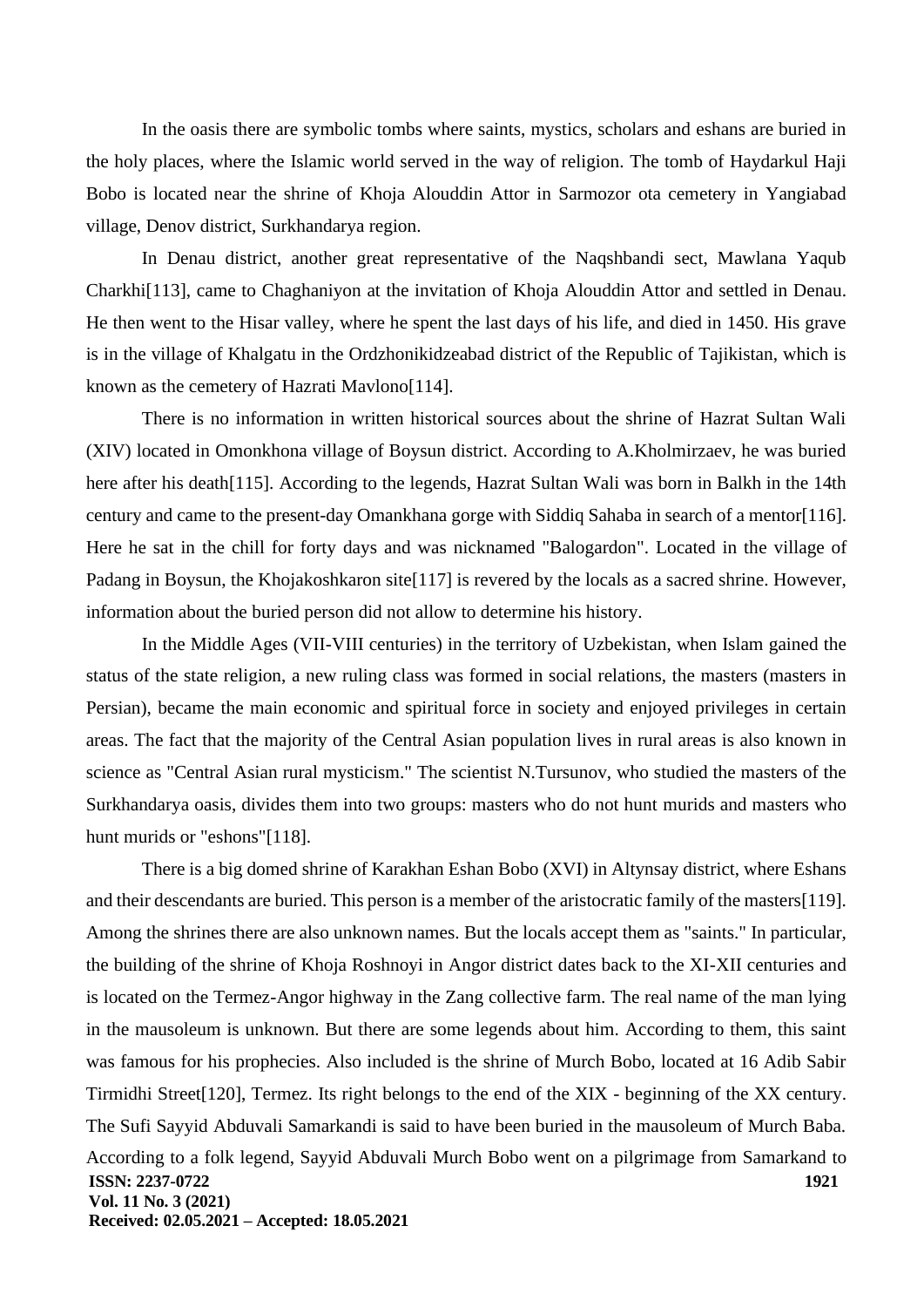Hajj via Balkh. On his way back from Hajj, he took pepper from Balkh and tied it around his waist. He was accompanied by his son. On the way, the robbers saw a knot in his waist and killed him. He buried their bodies here and sprinkled pepper on his back over the grave. At the end of the 19th century, Imam Ali's shepherds opened the tomb while tending sheep. The body will remain unchanged. Imam Ali becomes paralyzed when he tries to move the body to another place, he builds a mausoleum over the grave and dies of paralysis. From then on, this place will become a place of pilgrimage[121].

The tomb of Sayyid Jamal and Sayyid Kamal at-Termizi is in the village of Khoja, Kumkurgan district, on the edge of a cotton field, according to a local representative, Sayyid Jamoliddin at-Termizi lived in the VIII-IX centuries, was a religious and secular scholar, and was a astronomer. It is not known where he is kept as Hisabotul al-Hisab. Sayyid Kamoliddin at-Termizi in the VIII-IX centuries, was a mirab, built jugs and cisterns, built 13 cisterns in the territory of Movarounnahr. His works Iqlim al-Mu'tadil, Iqlim as-Siyum, Tabobat al-Iqlim are still unknown[122].

The words "takiya" and "rabotak" mean the residence of the Sufis. The Takiya ota shrine[123] (tax XII) in the Qizirik district of the Akhunboboev collective farm, located in the Takiya ota mahalla, is well known among the population, but there are no information other than some legends about a man lying in the mausoleum[124]. In the territory of Sariosiya district (XVII-XIX) there is a shrine of Karimkul domla, who lived in the village of Khufor and was highly respected among the people as a saint[125].

There is also a shrine of Khojamuqon ota in the village of Khojamuqon in the mountainous region of Sherabad. The village is named after this saint. One-sentence narrations about the saint are common. There are Kirqchilton ota (Kirkchilton cult) in Talashkan mahalla of Sherabad district, Koktash Vali in Dustlik mahalla, Cholpon ota in Navbogh village. The district also has a popular Rabotak cemetery. Usually any cemetery may not be a shrine.

The shrines of Shakarli ota, Bektepa, Ulugsay, Haydarkul hoji bobo in Bandikhan district are known only in the local area.

**ISSN: 2237-0722 Vol. 11 No. 3 (2021) Received: 02.05.2021 – Accepted: 18.05.2021 1922** In Muzrabot village of Navbahor mahalla of Muzrabot district there is a sacred place of Muzrabot ota (Buzruk ota) of the XV century. There is also the shrine of Hazrati Sultan, which is visited by the people, but whose identity is unknown, on the shore of a large hill in the village of Mirshodi, which belongs to the White Gold mahalla, there is a shrine of Khojaygor or Avliya ota (XVIII-XIX)[126]. One of the Companions, located in the village of Khojasoat in the Altynsay district, is a scholar of Islamic science, on the threshold of Qurban Saat or Qurbon Saat shrine (XVII). There is also the Bibishirin shrine on a hill in the village of Shirinabad, Boysun district, which is associated with the name of women in the country[127]. Bibi Sarpush shrine is located in the village of Dustlik, Yurchi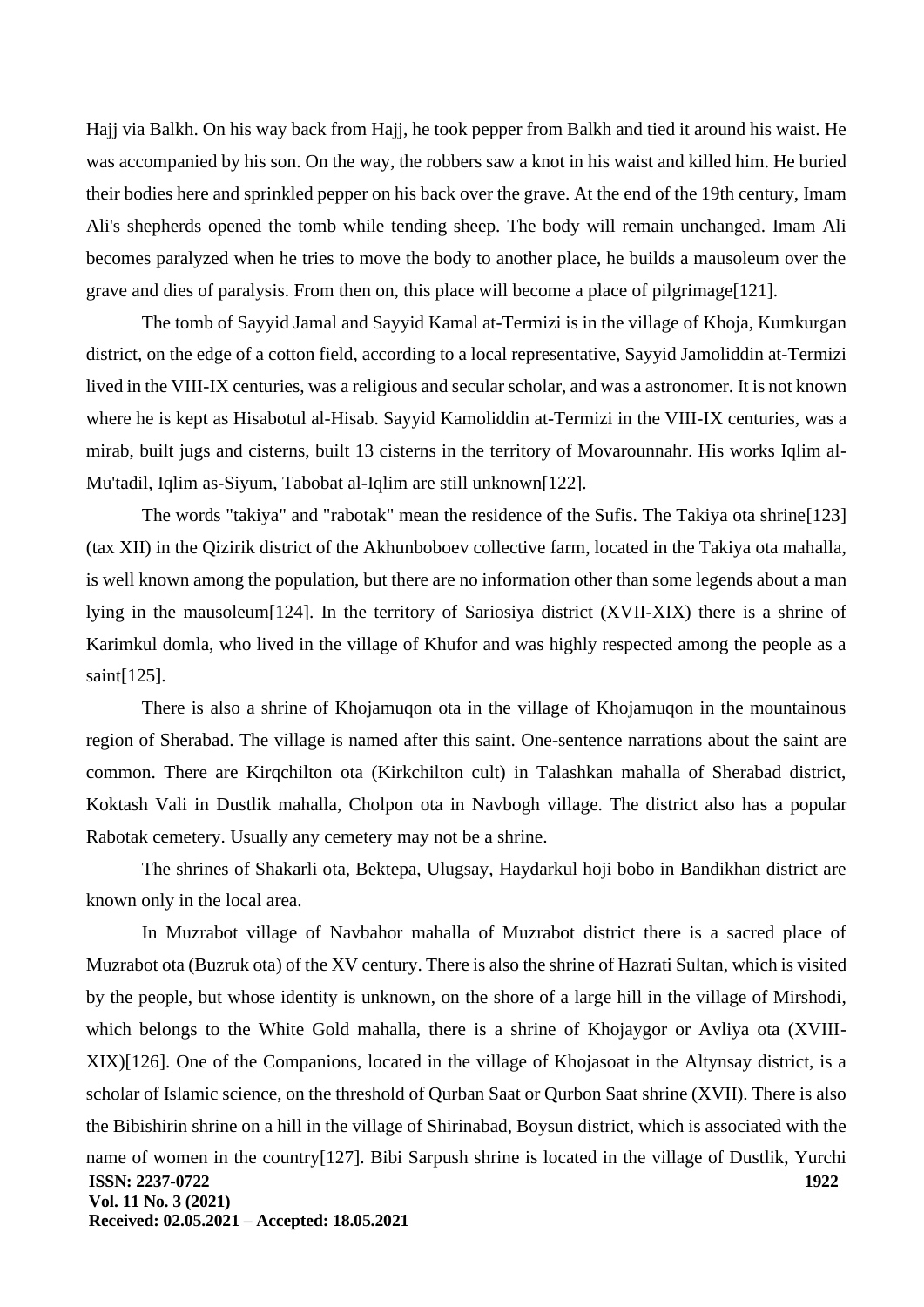fortress, Surkhandarya region[128]. The tomb of Haydarkul Haji Bobo is located in Yangiabad village, Denov district, Surkhandarya region, near the shrine of Khoja Alouddin Attor in Sarmozor ota cemetery[129].

Another important feature of the shrines in Surkhandarya is that most of them are often located on high hills and hills, which symbolically means that the people associated with the shrine are glorified by the people. There are also sacred places in the oasis based on legends related to the cult of nature, such as the cult of animals Koppak ota shrine[130], Mirshodi village Kiyik ota shrine (XVIII-XIX)[131], "Pigeon House" well-known shrine (XIX – XX) in honor of Khoja Hasan Ilgori (VI-VII) of Altynsay district[132]. Or the ancient castle cult of the mountain - Khoja Barku mountain in the village of Ushr Khoja Gissar in the village of Khoja, Khoja Ilgor shrine, Khoja Khubon (Lord of the good) shrines[133], Khojai Piryakh in the village of Chosh, at the top of the mountain Khursandtog[134] Cult of waters Sangardak ("girdak" means "round stone"), Sharra mausoleum[135] in Sangardak village of Denau district, about this Turkish Admiral Seydi Ali Rais gives the following information: " … He says that he went to Chaghaniyan, to Hisori Shodmon, from where he came to the place called Temur Sultan, and climbed Sangardak Mountain, where he watched the water dripping like rain". Seydi Ali Rais lived in the 16th century. The Sangardak waterfall, which is considered to be a miracle of nature, also existed at that time. The tourist did not describe any shrine here called Sharro tomb[136].

**ISSN: 2237-0722 Vol. 11 No. 3 (2021) Received: 02.05.2021 – Accepted: 18.05.2021 1923** In the village of Khanjiza, in the mahallya of Khanjiza, on the banks of the river flowing from Mount Khursand, Chashmi divonaho (Devonalar spring), in the village of Desurkh, on the banks of the Kyzylsay, Obi Surkhan, at the foot of Mount Nayho, famous for its springs called "Shayxlar bulog'i"[137], "Ko'k teraklar bulog'i"[138], which water will out from three places[139], At the top of Debodom village of Khanjiza mahalla is the shrine of Khojai Murid, and above it is the shrine of Darvozaho are located. The master is given barkuh. Khoja barkuh means the Khoja has gone to mountain. The shrine of Khoja is located in a mountain valley in the village of Darband, Temirdarvoza mahalla, Boysun district9[139]. On the right, a large amount of icy water comes out from the bottom of the mountain, and the water flows into the Mochaydarya, the source of water is unknown. The gorge is surrounded by dark trees, the mountain appears in a twisting form and is a unique wonder of nature. "Mohi fish" meant tavern because there were so many fish. On the left side of the valley there are 2 graves on the side of the mountain, surrounded by stones, the tomb is also marked, the locals say that this is the tomb of Ali (r.a)[140], the son-in-law of the Prophet (S.A.W), to whom 2nd grave belonging is unknown. According to historical sources, Ali (r.a.) did not come here. It is not known to whom the tomb belongs, whether it is real or symbolic.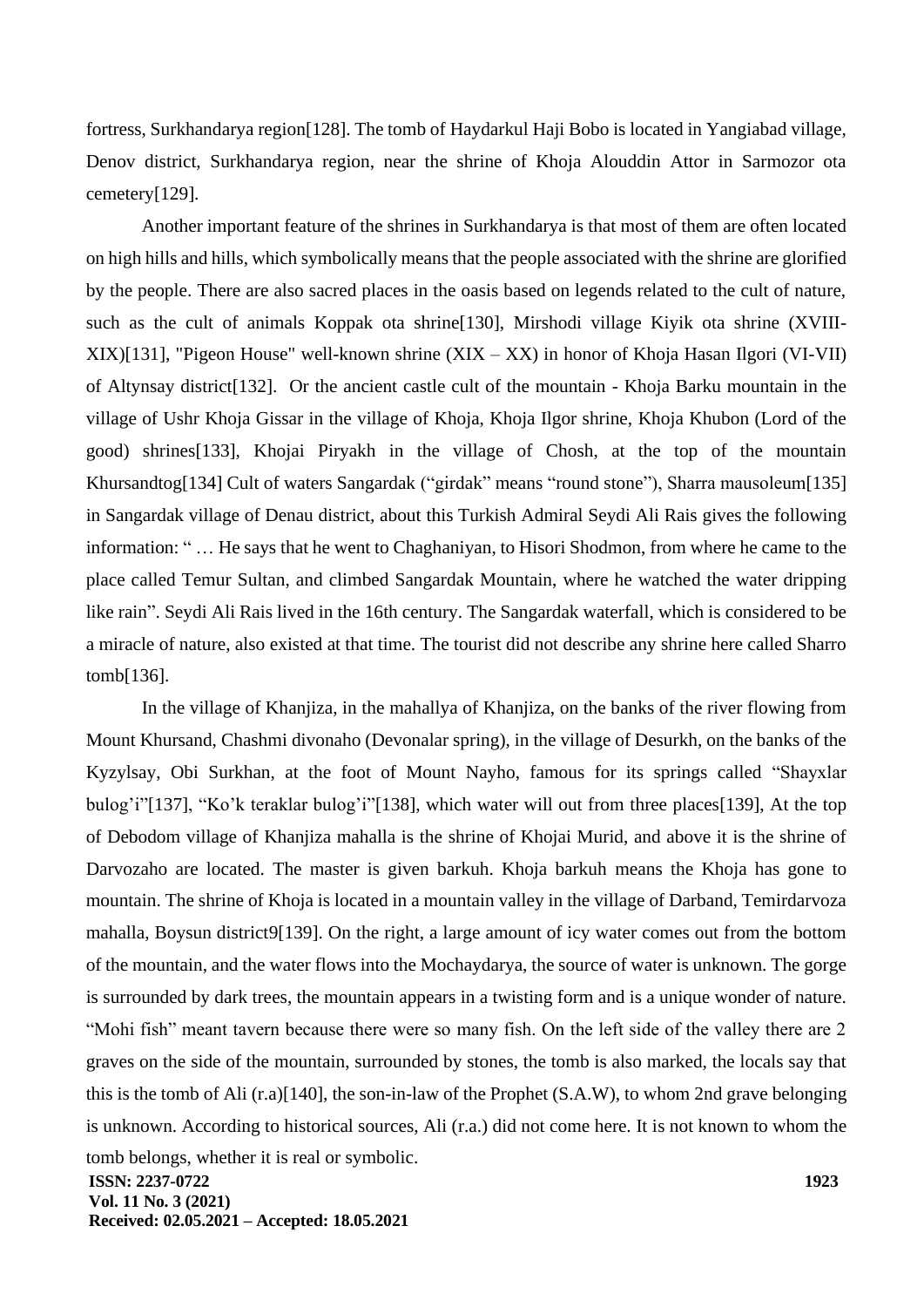On top of the village of Khojai Asmin, at the foot of the Kuyi Safet (White Mountain), there is the Shrine of the Forty Girls (Chil Dukhtaron)[141]. The shrine associated with a saint named Khoja Asmin is located at the foot of the Kuyi Safet mountain at the top of the village[142].

There is also a cult of martyrs in the oasis - the Martyrs 'Cemetery (Martyrs' Tomb) at the foot of Mount Shahidon in the Khanjiza mahalla, cult of trees - on the left side of the road to the Khanjiza mahalla, far from the village, there is the Mazar-i-Taw shrine, surrounded by hawthorn trees[143].

### **3. Conclusion**

In short, the development of science, Islam, profession, medicine, self-awareness, imagination and consciousness of the local people, the formation of teacher-student schools, the harmony of nature and society, the ruling classes. the service of great men who have made a worthy contribution to the formation of shrines of the Surkhandarya oasis and the establishment of mutual cooperation among the common people has been specially taken into account and historically formed. The names of such individuals have been elevated to a great, sacred level by the locals. Each shrine in the oasis played an important role in the spiritual and educational life of the local population, was distinguished by the consciousness, imagination, religious and secular knowledge of the person lying there, and his contribution to historical events and traditions, taking into account his professional services. This can be seen in the fact that most of the shrines in the region are associated with the names of the Companions, who rose to the rank of saints, as well as the genealogy of the Sayyids. This situation does not occur in other regions of Uzbekistan, and we can see that from the Middle Ages to the postmedieval years, the Islamic religion and culture intersected, and local traditions and Eastern Islamic customs were transformed.

It can be said that in the mountainous and desert areas of the province, changes in the religious and cultural spheres have been slower than in the city. As a result, old religious practices - religious views, perceptions and practices - have been preserved for a long time in remote areas. Shrines were also often formed in densely populated areas, and due to the abundance of pilgrims, they were easy to prosper. On the other hand, the construction of mosques around such shrines has created an opportunity to pray there, while the fact that most shrines are in harmony with the mountains and nature is explained by the availability of opportunities for local people to visit and visit there. Examples of this are the shrines in and around Termez and in the Altynsay district. The legends about the saints are content with concepts that are common to Central Asia. Therefore, detailed historical information about them has not been preserved. However, the peculiarity of the oasis and its distinctiveness from other territories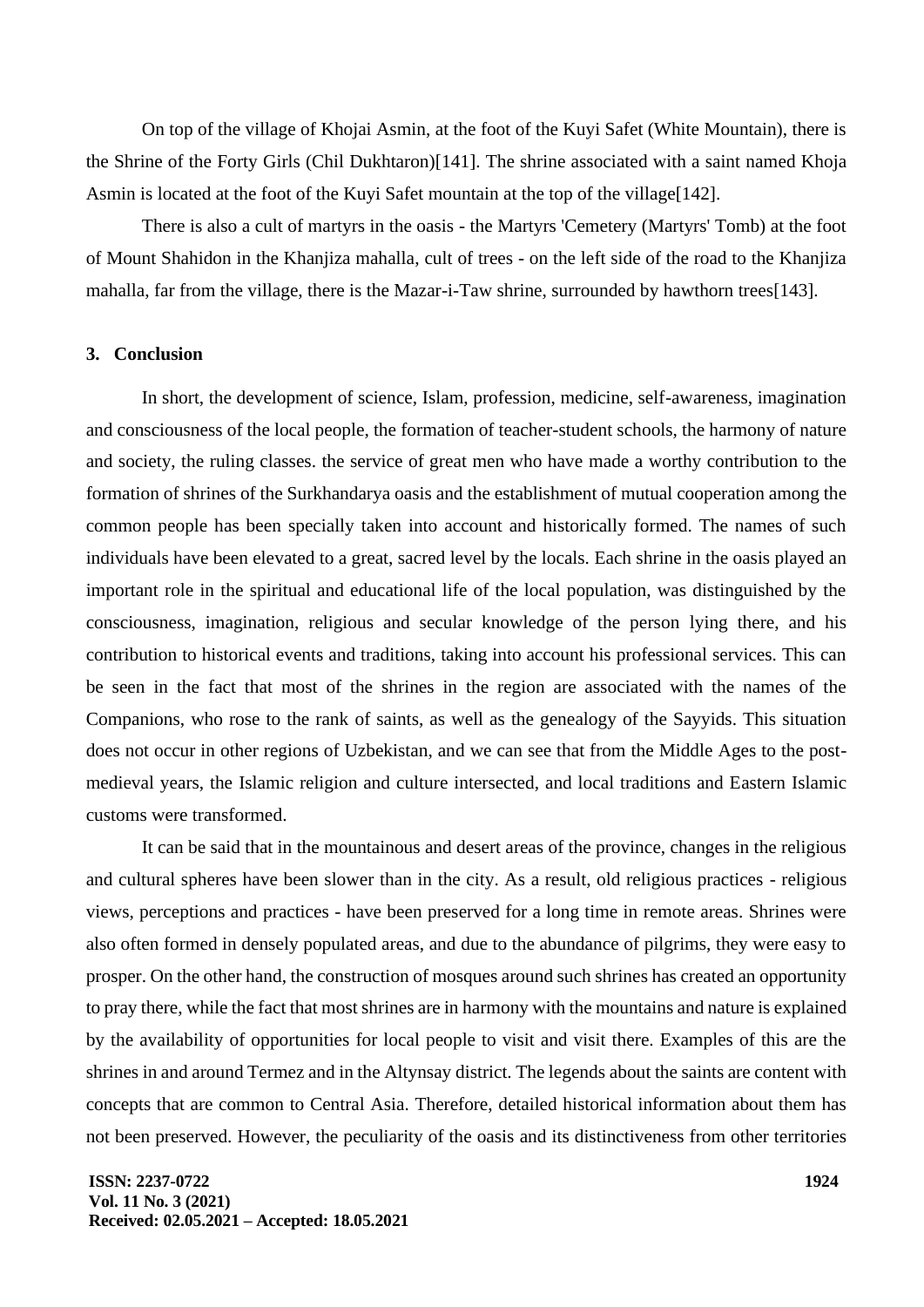is explained here by the abundance of symbolic tombs associated with the names of Islamic clerics and Companions. From the point of view of science, it can be determined that the population has a high level of confidence in religious views and that it exists in terms of study and knowledge.

The general classification of the pilgrimage sites of the Surkhandarya oasis involved in the study is as follows: Related to the prophets mentioned in the Qur'an: Prophet Zu-l-Kifl, Prophet Hidirsho (Hizr); Related to the Companions: Sa'd ibn Abi Waqqas, Abdurrahman ibn Awf, Ahtam Sahaba, Khoja Hasan Ilgari, Abu Hurayra; associated with the names of famous Sufis: Alouddin Attor, Sufi Olloyar, Mawlana Zahid; great scholars: al-Hakim at-Termizi, Abu Isa at-Termizi, Varroq at-Termizi, Somon Ashur Kokildor, Khoja Samandar at-Termizi; Related to the name of the Sayyids: Sultan Saodat; Related to the names of local saints: Khoja Roshnoi, Karakhan Eshanbobo, Takiya ota, Murch bobo, Khoja Khubon, Khoja Piryah, Khoja Murid, Khojamkara, Khoja Hisor, Khoja Asmin, Karimqul domla, Muzirchod ota, Khojan Ota, Khoja Ota , Khojai Qoshqaron, Sayid Jamal and Sayid Kamal, Khojai Pok, Khojaigar or Awliya ota, Hazrati Sultan Vali, Yakkatut bobo, Kiyik ota, Shakarli ota, Haydarqul hoji bobo, Masjid ota, Koppak ota, Koktash Vali, Baghi sheikho; associated with the names of women: Bibi Zaynab, Forty Girls, Chashmai Sara, associated with the name of the Martyrs; Chashmai Bibihur-Bibinur Cemetery, Tomb of the Dark, Pool Cemetery, Pista Cemetery, Martyr Cemetery, Sharra Cemetery, shrines associated with ethnic names Childokhtaron, Bobo Taka, Bektepa, Ulugsay, Khidirsho, Qurbonsoat, Darvozaho, Kotir Bulak, Chashmisafidoro, Chashmai Devonoho.

Most of the shrines are associated with the name of a religious persona, where scholars grew up under the name of Termezis, indicating the uniqueness of the country's pilgrimage sites, formed on the basis of a territorial common toponymic unit. The study, generalization and introduction of information about the oasis shrines and its introduction to the local population reveals the bright features of the extremely rich history of the oasis. The scientific, literary and architectural monuments created by the scientists and craftsmen of Termez and Chaghaniyon, who lived and worked in different periods, will remain an important example of the spiritual heritage of our people.

#### **References**

**ISSN: 2237-0722 Vol. 11 No. 3 (2021) Received: 02.05.2021 – Accepted: 18.05.2021 1925** Tursunov S., Kobilov E., Pardaev T., Murtazoev B. Surkhandarya in the mirror of history. - T.: Sharq, 2001. - 384 p.; Tursunov S., Qobilov E., Pardaev T., Murtazoev B. History of Surkhandarya. - T.: Sharq, 2004. - 590 p.; Tursunov S. Toponyms of Surkhandarya region. - T.: Alisher Navoi National Library of Uzbekistan. 2008. - 152 p.; Tursunov S., Rashidov Q. Boysun. - T.: Akademnashr, 2012. - 560 p.; Cho'tmatov J. The beautiful castles of Termez or the history of Termez. - T.: New edition, 2017. - 352 p.; Tursunov S., Tukhtaev A., Annaeva Z. Excerpts from the history of Jarqurghon. - T.: New edition, 2019. - 320 p.; Tursunov S., Qobilov E., Pardaev T., Murtazoev B. History of Surkhandarya. - T.: Sharq, 2004. - 590 p.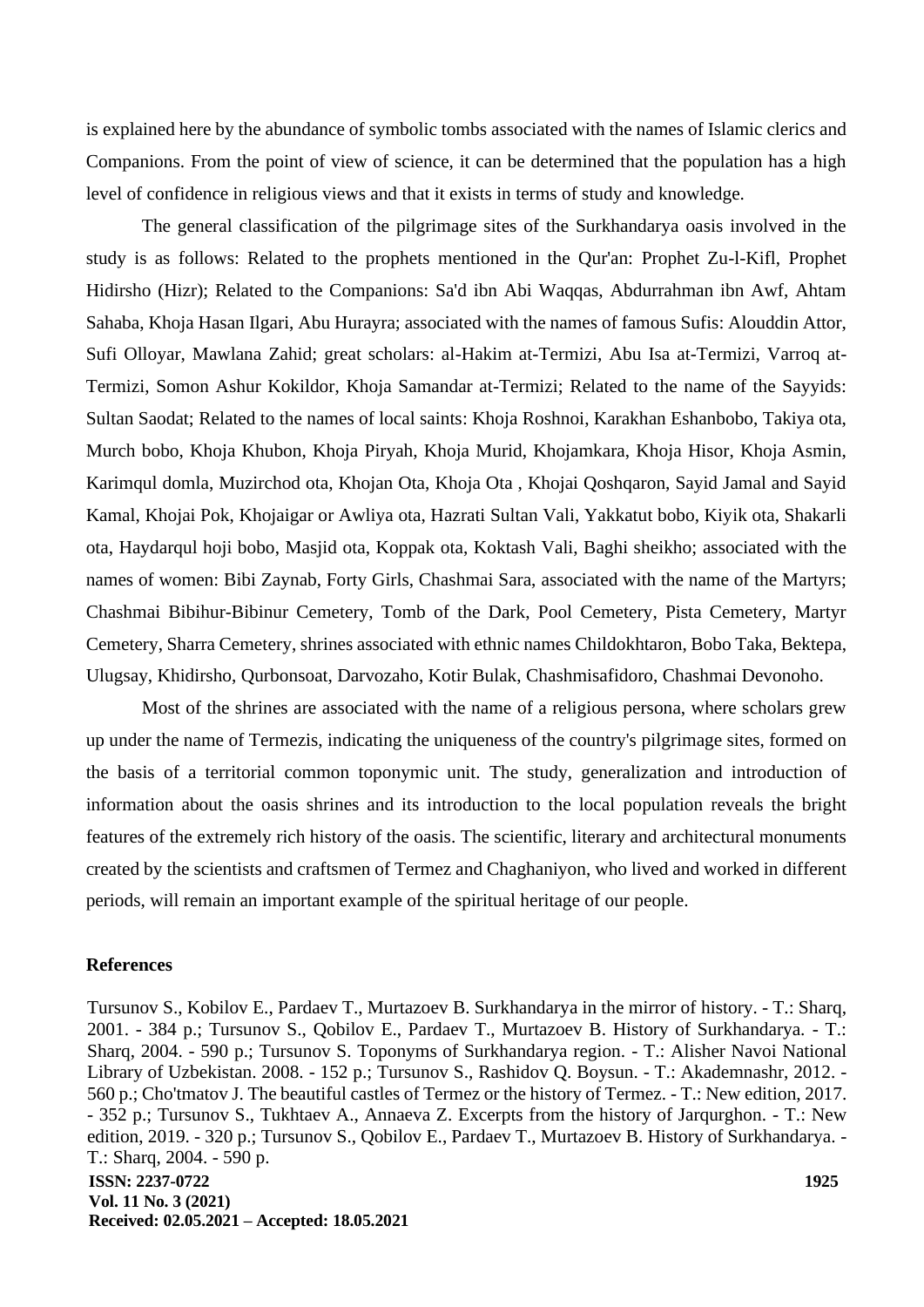Tursunov S. Toponyms of Surkhandarya region. - T.: Alisher Navoi National Library of Uzbekistan. 2008. - Б. 120-124.

The historical heritage of scholars and thinkers of the Middle East, its role and significance in the development of modern civilization. - T.: Uzbekistan, 2014. - B. 8-15. (total 85 p.)

Abdu-l-Karim as-Sam'ani. Al-Ansab (Nasabnoma) / Translator: Abdulgafur Razzoq, Komiljon Rahimov. - T.: Hilol Nashr, 2017. - 143-147 p

Kholikov Z., Dejimurodov X. Medieval historical geography of Termez and Chaghaniyon // Echoes from Maziy. - 2004, issue 2. - 22-24 pages.

Aliev B., Kholiqov Z. Termez and Chaghaniyon in historical sources // Echoes from Mazi. - 2001, issue 4 (12). - 5-9 pages

Field Studies. - Steam village of Sherabad district, Surkhandarya region. August 7, 2019. 4-notebook.

Abu Isa Muhammad Termezi. Sunani Termizi (collection of hadiths) / Translator: Mirzo Kenjabek. - T.: Adolat, 1999. - B. 12; Uvatov U. Two great sages (Abu Isa at-Termizi, Al-Hakim at-Termizi). - T.: Sharq, 2005. - Б. 6. (Obsh 78)

Asomiddin Temuriy, Juraev Normurod. Termez is a great figure. - T.: Abu Ali ibn Sino, 2001. - 18p.

Qodirov B.O., Haydarov T.H. "Sahihi Termizi" - a rare example of the world's scientific treasury // Statement of the texts of the international scientific conference on Al-Hakim Termizi and his time. - Termiz, 2004. - B. 52-55.; (tot. 79) Tursunov S. Termizi is a great figure. - T.: Sharq, 2002. - 20p.

Uvatov U. The role of the scholars of Movarounnahr and Khurasan in the development of the science of hadith (Al-Bukhari, Muslim, At-Termizi): Tar. fan. doc. … Dis. avtoref. - T.: Tashkent Islamic University, 2002. - 44 p.

Alimova M. Imam al-Darimi's contribution to the development of the science of hadith: Phd history. - T.: Tashkent Islamic University, 2009. - 27 p.

Abdu-l-Karim as-Sam'ani. Al-Ansob (Nasabnoma) / Translator: Abdul-Ghafir Razzoq, Komiljon Rahimov. - Buxoro: Buxoro, 2002. - 64p.

Uvatov U. Two great sages (Abu Isa at-Termizi, Al-Hakim at-Termizi). - T .: Sharq, 2005. - 11-12p. (Tot 78) Uvatov U. Imam at-Termizi / Scholars of the Great Land. Second edition. Compiled by U.Uvatov. - T.: Uzbekiston, 2018. - 19-28 p.

Rahimov K. History of Movorounnahr mysticism: formation and systematization of doctrine (VIII-XI centuries). - T.: Akademnashr, 2020. - B. 33.

For more information on the personality and work of Hakim at-Termizi: Safarov Sh. Termez and Termizi. - Termez: Jayhun, 1993. - B. 56.; Annaev T.J. Al-Hakim at-Termizi. - T.: Meros, 1998. - 78 p.; Omonturdiev J. The teachings of al-Hakim at-Termizi. - T.: University. 2000. 96 p.; Mirzo Kenjabek. Great Termezis: Termez tazkirasi. - T.: O'ME, 20017. 528 p.; Al-Hakim at-Termizi. - T.: Spirituality, 2001; Isaev A., Ergasheva S., Isaev O. Termez culture in IX-XII centuries. - T.: New Age Generation, 2001; Jalol Mirzo. Sayyids of Termez. - Samarkand-Termez, 2001. - 27 p.; Jaloliddin Mirzo. History of Termez. - T.: Sharq, 2001. - 128 p.; Tursunov S.N. Termizi is a great figure. - T.: Sharq, 2002. - P. 17.; Uvatov U. Two great sages (Abu Isa at Tirmidhi, Al Hakim at Tirmidhi). - T.: Sharq, 2005. - 78 p.; Tursunov S.N., Choriev R.Q., Murtazoev B.X., Chutmatov J.O. Imam Abu Isa at-Termizi and Termez scholars. - T.: New edition, 2019. - 288 p.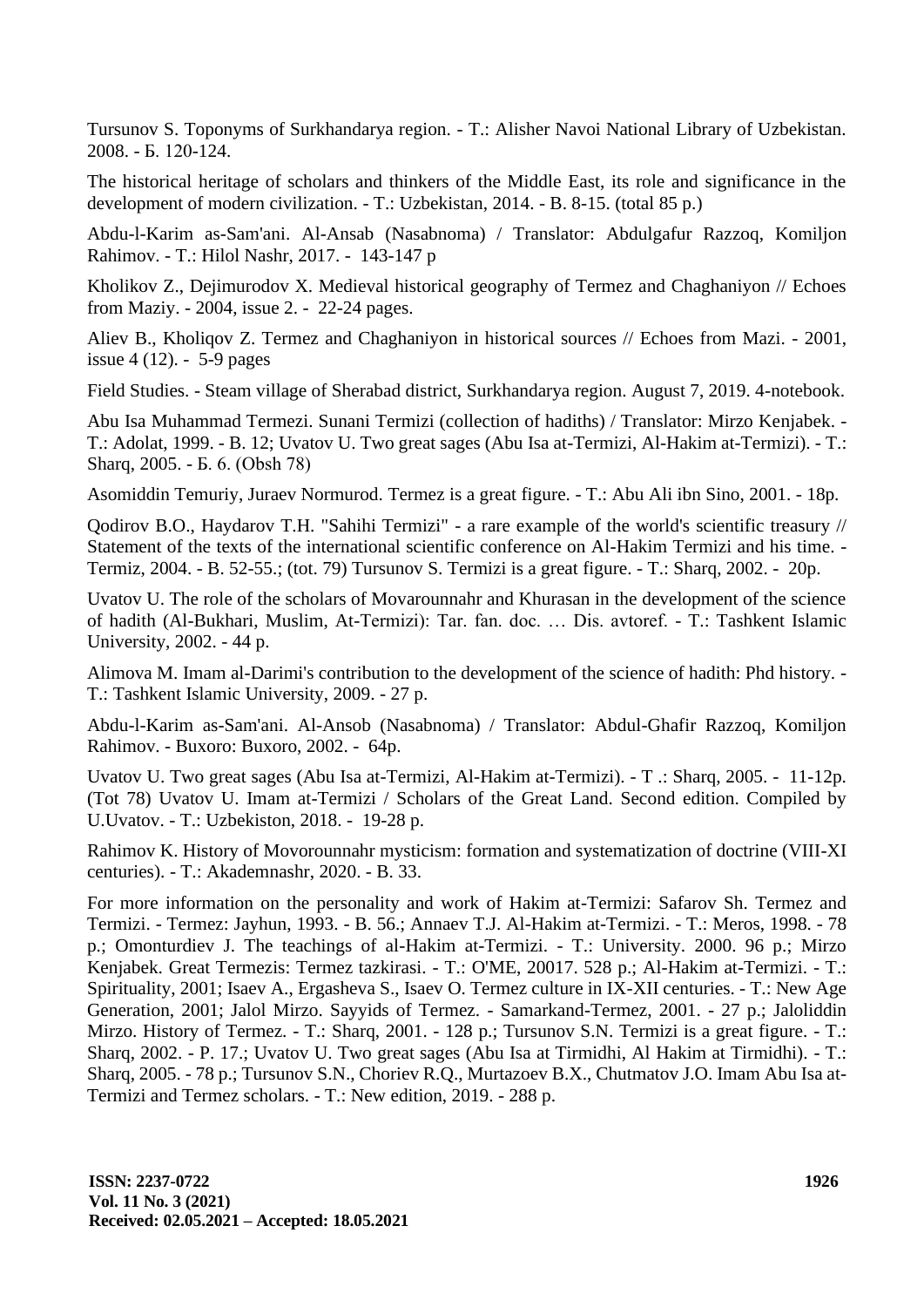Some sources refer to Hussein as Hasan. Even the well-known scientist U.Uvatov mentions this in his research. See Uvatov U. Two great sages (Abu Isa at-Termizi, Al-Hakim at-Termizi). - T.: Sharq, 2005. - Б. 40-41.

There are also various debates about the year of the scientist's birth, claiming that he was born in the middle of the 8th century and lived to be 120 years old. See Murtazoev B.X. On the debate over the birth and death of Hakim Termizi // Proceedings of the International Scientific Conference on Al-Hakim Termizi and his period. - Termiz, 2004. - 15-19p. (Tot. 79); Uvatov U. Two great sages (Abu Isa at Tirmidhi, Al Hakim at Tirmidhi). - T.: Sharq, 2005. - 41p.

Omonturdiev J. The teachings of al-Hakim at-Termizi. - T.: Universitet, 2000, 6.; Usmonov I. Al-Hakim at-Termizi's Nawadir al-Usul is an important source on the science of hadith and mysticism: Phd in history. - T.: Tashkent Islamic University, 2007. - 14p.

Choriev Z.U. From the history of the study of the legacy of Al-Hakim at-Termizi (review of research and main tasks) // Statement of the texts of the lectures of the international scientific conference on Al-Hakim Termizi and his period. - Termiz, 2004. - 5-8p. (Tot. 79)

Usmonov I. Al-Hakim at-Termizi's Nawadir al-Usul is an important source on the science of hadith and mysticism: Tar. fan. nomz. ... dis. avtoref. - T.: Tashkent Islamic University, 2007. - B. 13–14; Directory of the Muslim Board of Uzbekistan. - Tashkent, March 2004. - Protocol №2.

Usmonov I. Al-Hakim at-Termizi's Nawadir al-Usul is an important source on the science of hadith and mysticism: Tar. fan. nomz. ... dis. avtoref. - T.: Tashkent Islamic University, 2007. - B. 28.

Navoi Alisher. Nasayim ul-muhabbat. Volume 17 - T.: A. Navoi State Museum. 2001. - Б. 84 (obsh. 518 p.)

Ash Sheikh Kamil Muhammad Muhammad Avayda. Al-Hakim at-Termizi. - Bayrut, 1993. - B. 5-6.; Jaloliddin Mirzo. Muhammad Hakim Termizi: life and work. - T.: Art magazine. 2007. - B. 10-15.

Knysh A.D. Muslim mysticism: a brief history / Per. s angl. M.G. Romanova. - Sankt-Peterburg: DILYa, 2004. - p. 118.

Rahimov K. History of Movorounnahr mysticism: formation and systematization of doctrine (VIII-XI centuries). - T.: Akademnashr, 2020. - B. 33.; Rahimova O.J. Cultural and spiritual development of Termez in the IX-X centuries // Republican scientific-practical conference of time, time, person. The first part. - Surxon edition, 2016. - 67-69p.

G'oyipov Z. A bright star in the sky of contemplation // Echo from Mazi. −2001, 4 (12). - 18-19p.

More about this: Ash-Sheikh Kamil Muhammad Muhammad Awayda. Al-Hakim at-Termizi. - Bayrut, 1993. - 10-11p.; Abdullaev A. Life, works and teachings of Hakim at-Termizi // Proceedings of the international scientific conference on Al-Hakim Termizi and his period. - Termiz, 2004. - 19-21p. (Tot. 79)

Abdullaev R. Al-Hakim at-Termizi (biography of the scholar) // Echo from Mazi. - 2001, issue 4 (12). - B. 20-22.

Omonturdiev J. The teachings of al-Hakim at-Termizi. - T.: Universitet, 2000. - 40p.

Usmonov I. On the work of Al-Hakim at-Termizi "Navodir al-Usul" // Proceedings of the international scientific conference on Al-Hakim Termizi and his period. - Termiz, 2004. - B. 26-27. (Obsh. 79)

Our great scholars / Responsible editor Islamov Z. - T.: Tashkent Islamic University, 2002. - B. 13.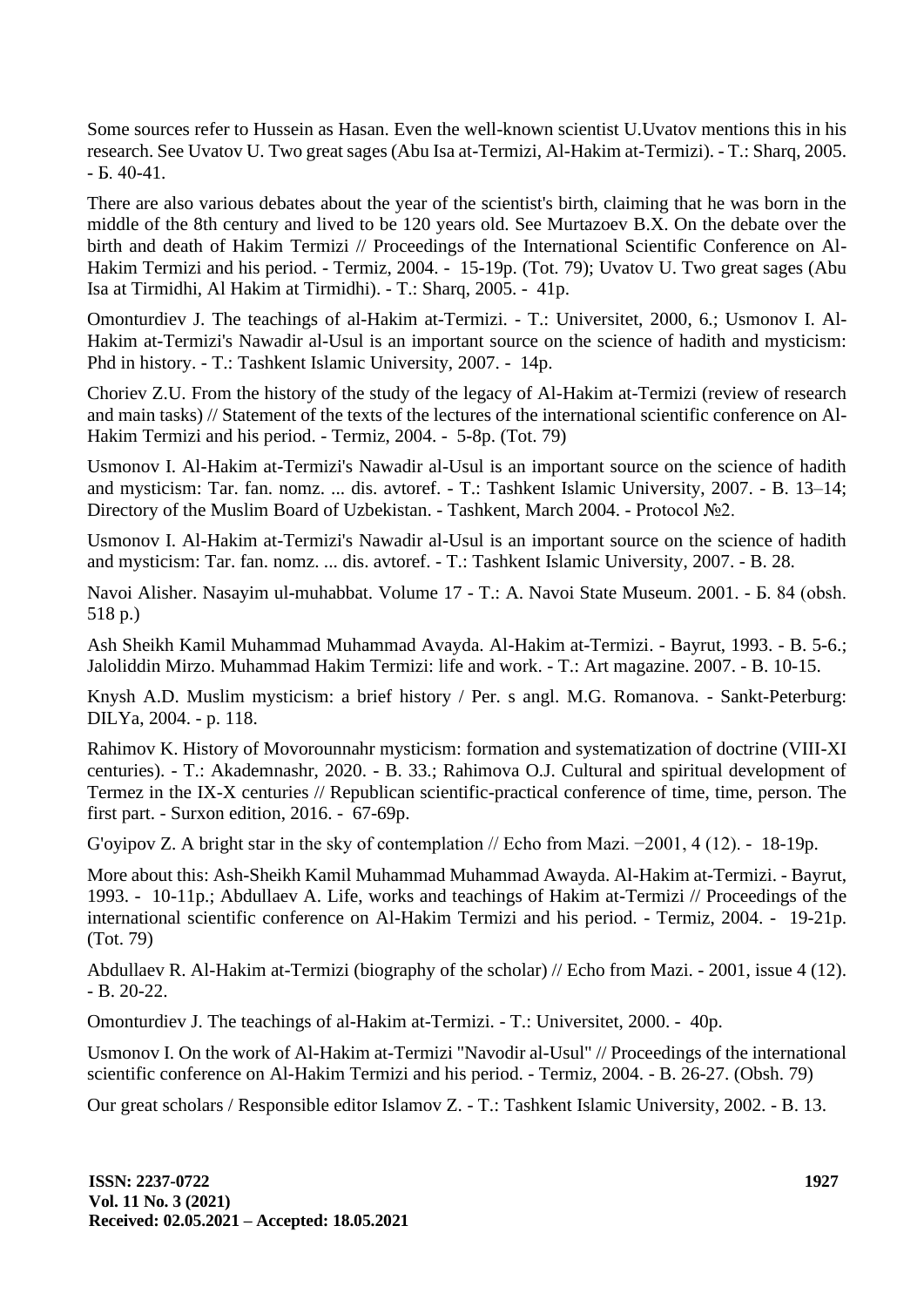Jumaqulov J. Al-Hakim al-Termizi's concepts of guardianship and prophecy in the Sufi order (based on the work "Kashf ul Mahjub") // Statement of the texts of the lectures of the international scientific conference on Al-Hakim al-Termizi and his period. - Termiz, 2004. - 24-26p. (Tot. 79)

Uvatov U. AlgHakim at-Termizi / Scholars of the Great Land. Second edition. Compiled by U.Uvatov. - T.: O'zbekiston 2018. - 52-58p.

Field research. Surkhandarya region. Termez district, August 19, 2020. 4-notebook.

Interview with Asrorov Karomat bobo, born in 1956, living in Hayitabad village, Jarkurgan district, Surkhandarya region, chairman of the mahalla. August 21, 2020. 3-notebook.

Fariduddin Attor. Tazkirat ul Awliyo. - T.: Ghafur Ghulam Publishing House, 2017. - B. 412 \ 416.

Navoi Alisher. Nasayim ul-muhabbat. Volume 17 Prepared by A. Madraimov et al. - T.: A. Navoi State Museum. 2001. - 84-87p (obsh. 518 p.)

Suyunova H. Al-Hakim at-Termizi Abu Bakr Varroq Termizi as a beloved and loyal student // Davr, zaman, person Republican scientific-practical conference. The first part. - Surxon edition, 2016. - 43- 45p.

Tursunov S.N., Choriev R.Q., Murtazoev B.X., Chutmatov J.O. Imam Abu Isa at-Termizi and Termez scholars. - T.: New edition, 2019. - 176-177p.

Pardaev T.R. Khoja Varroq Termezi and his spiritual legacy // Proceedings of the international scientific conference on Al-Hakim Termezi and his period. - Termiz, 2004. - 48-50p. (tot. 79) Safarov Sh. Termez and Termizi. - Termez: Jayhun, 1993. - 56p.; Tursunov S. Great images of Termez. - T.: Sharq, 2002. - 17p.

Field research. Somon Ashur Hamzai Hofiz Kokildor. Shajarot al-kalom. - Tashkent, stone. Khojamshukurova is kept in Gulsum's personal library. - The city of Termez. - B. 20.

The granting of the status of Usturlabi is connected with the name of Termez Observatory 800 \ 1397. See: Chutmatov J. The beautiful castles of Termez or the history of Termez. - T.: New edition, 2017. - 56-59p.; More about the biography of the scientist: Mirzo Kenjabek. Great Termezis: Termez tazkirasi. - I.: O'ME, 2017. - 264-266p.

Somon Ashur Hamzai Hofiz Kokildor. Shajarot al-kalom. - Tashkent, stone. Khojamshukurova is kept in Gulsum's personal library. - The city of Termez. - B. 15-20.

Ahmad Usturlabi as-Saghani at-Termizi. 'Ilm an-nujum. - FASHI of UZR. Manuscript № 8147. - p. 247.

Khojamshukurova G. Forty Girls or Women's Academy // Student World. - Tashkent, 2009. №7 (09). - 7p.; Somon Ashur Hamzai Hofiz Kokildor. Shajarot al-kalom. - Tashkent, stone. Khojamshukurova is kept in Gulsum's personal library. - The city of Termez. - 123p.

Sultonov O. On the formation of Sayyid families in Central Asia // Lessons of Imam Bukhari. - 2018, issue 1. - 27-30p.

Babadjanov B.M. Sadat-i Termez // Islam on the territory of the former Russian Empire. Volume 1. - M.: Vostochnaya literatura, 2006. - S. 338–341.

Although the scholar also notes in his research that the name of the sayyids was higher than the name of the lords. More about this: Tursunov N. Surkhandarayo oasis khojalari // Maziydan sado. - 2018, issue 3 (79). - B. 45-46.; Tursunov S.N., Choriev R.Q., Murtazoev B.X., Chutmatov J.O. Imam Abu Isa at-Termizi and Termez scholars. - T.: New edition, 2019. - B. 275-287.; Tursunov S., Rashidov Q. Boysun. T: Akademnashr, 2012.B. 383-384.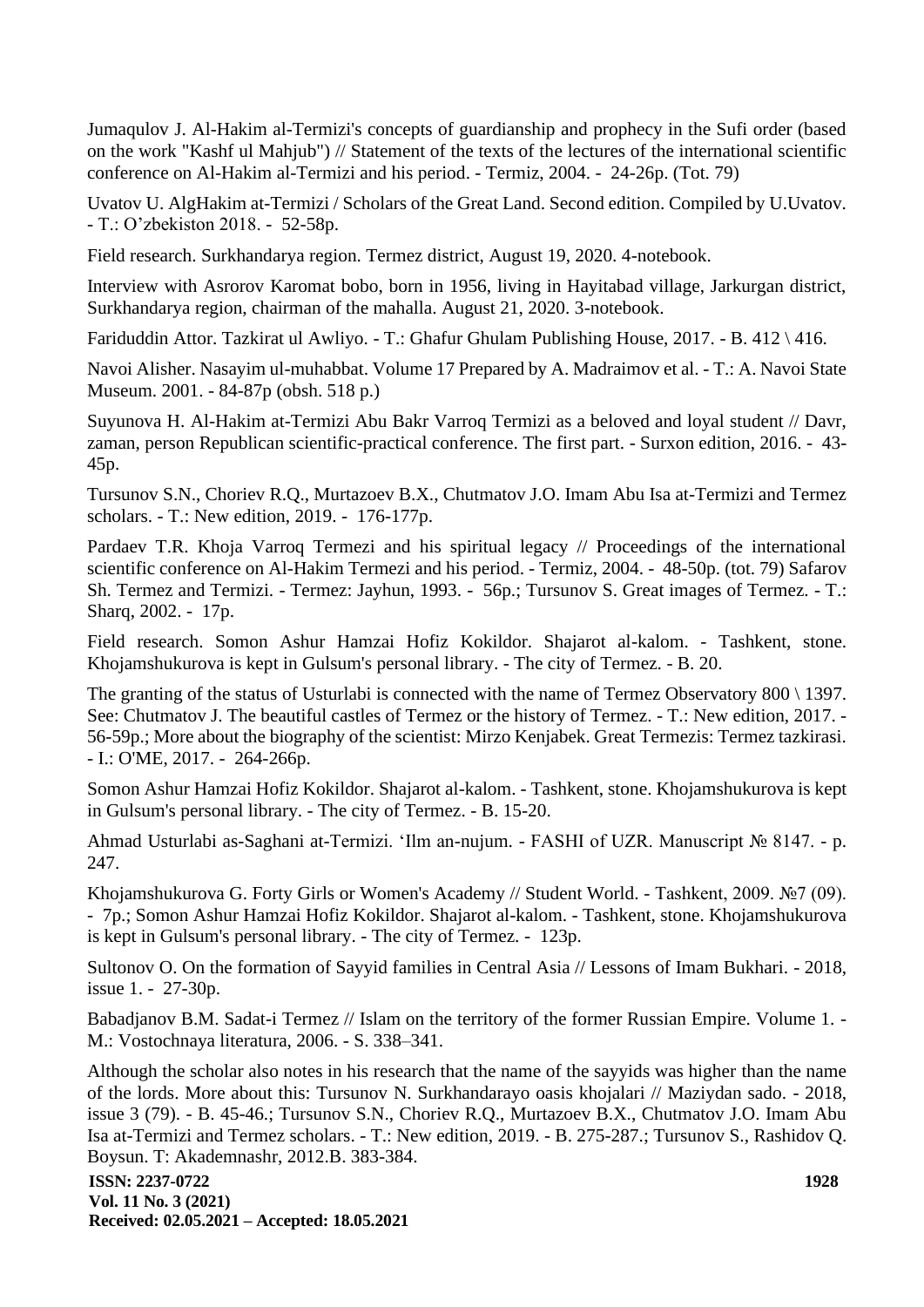Jaloliddin Mirzo. Sayyids of Termez. - Samarkand: Institute of Archeology, 2001. - B. 25.

Tursunov N. Surkhandarayo oasis khojalari // Maziydan sado. - 2018, issue 3 (79). - B. 45-46.

Jaloliddin Mirzo. Sayyids of Termez. - Samarkand Termez, 2001. - 8p.

In the XII-XIV centuries, the descendants of Ubaydullah Araj in Termez were known by the honorary title of Lord. See: Sultanov O. On the formation of Sayyid families in Central Asia // Lessons of Imam Bukhari. - 2018, issue 1. - 27-30p.

Jaloliddin Mirzo. Sayyids of Termez. - Samarkand: Institute of Archeology, 2001. - P.11.; Cho'tmatov J. The beautiful castles of Termez or the history of Termez. - T.: New edition, 2017. - 50-70p.

Sheikh Muhammad Sadiq Muhammad Yusuf. Imagination about mysticism. - T.: Hilol edition. 2016.  $-110-112p$ .

According to some sources, Amir Temur married his daughter Sultan Bakhtbegim to Hasan, one of the Sayyids of Termez, and gave him a certain part of the lands of the Kashkadarya oasis as a gift. Sayyid Hasan built his anchor there. See: Tursunov S. Great images of Termez. - T.: Sharq, 2002. - 28–29p.

Hoja Samandar Termizi. Program ul-muluk: A Guide to Kings. Translation from Persian to Tajik J.Esonov. - T.: Ghafur Ghulam Publishing House of Literature and Art, 1997. - 4-9p.

Tursunov N. Surkhandarayo oasis khojalari // Maziydan sado. - 2018, issue 3 (79). - 45-46p.

Mirzaev J. Sayyids of Termez. - Samarkand: Institute of Archeology, 2001. - 16–18p.

Khoja Samandar at-Termizi. The land of the Mashrik is the garden of wisdom (Dastur ul-muluk). - T.: Sharq, 2004. 18-p.

Kholikov Ibrahim. Born in 1961, imam of the tomb of Khoja Samandar Termizi. - July 2005. - Surkhandarya region, Kumkurgan district, Koptokay village. Abduvoyidov Jalolkhon, born in 1953, secretary of Koptokay mahalla. - August 21, 2021. Notebook 3.

Saidova G. Yaqub Charkhi / Great country scholars. Second edition. Compiled by U.Uvatov. - T.: O'zbekiston 2018. - B. 245-248.; Hamidjon Homidi. Sufi scholars. - T.: Uzbekistan, 2016. - B. 302- 304.

Asrorova L. Xoja Muhammad Zohid. - T.: Uzbek International Islamic Academy, 2020. - B. 4-12. (Obsh. 16 p.)

Mirzo Kenjabek. Great Termezis: Tazkira of Termez. - T.: O'ME, 2017. - Б. 380-391.

Meliqul Xanjar. Vakhshivor and Sufi Olloyar (Houses on History). - Jayhun-Termiz, 1993. - 28 p.

Reference of the Committee on Religious Affairs of the Republic of Uzbekistan. - Tashkent, February 2004. - Protocol №1.

Pardaev M. Oltinsoy shrines. My hometown. - B. 31.

Hamidjon Homidi. Sufi scholars. - T.: Uzbekistan, 2016. - B. 370-375.

Suvonqulov I. Sufi Olloyar / Scholars of the Great Land. Second edition. Compiled by U.Uvatov. - T.: O'zbekiston 2018. - B. 407-418.

Mirzo Me'rojiddin. History of Sufi Ollayar and Islamic Sheikh. - T.: Mashhur-press, 2017.15-30-p.

Jumanazar Abdusattor. Vakhshuvor. - Tashkent, Akademnashr, 2015.10-11-p. (Obsh. 256 p.)

Meliqul Hanjar. Vakhshivor and Sufi Olloyar. - Termez: Jayxun, 1993.23-24-p.

**ISSN: 2237-0722 Vol. 11 No. 3 (2021) Received: 02.05.2021 – Accepted: 18.05.2021 1929** R. The tree is the voice of the ancestors. - T.: Yangi asr avlodi, 2003.20-23-p.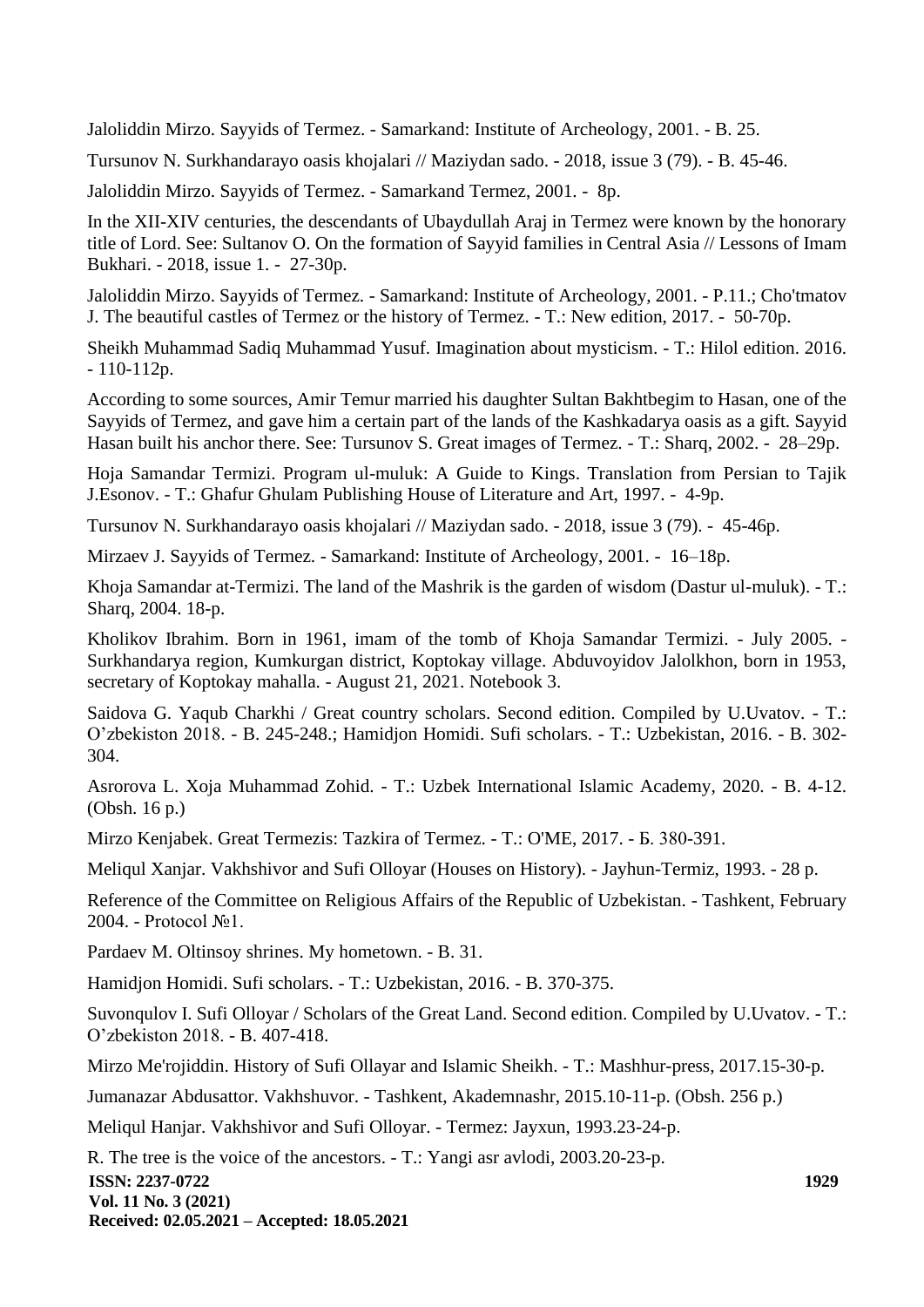Mirzaev Mirzo Merojiddin. History of Sufi Ollayar and Islamic Sheikh. - T.: Mashhur-press, 2017.63 p.

Pardaev M. Oltinsoy shrines. My hometown.14-15-p.

Mirzo Merojiddin. History of Sufi Ollayar and Islamic Sheikh. - T.: Mashhur-press, 2017.60-76-p.

Mamanazarov A., Sattorov B. Denov pearl. - T.: Literary Fund of the Writers' Union of Uzbekistan, 2001.13–16-p.

Abdurahim Hisari. Tuhfatul Ansob. UzR. FASHI Main Manuscript №5432

Asrorova L. Alouddin Attor's personality // Lessons of Imam Bukhari. - 2020, 3 editon. 44-46-p.

Navoi Alisher. Nasayim ul-muhabbat. Volume 17 - T.: A. Navoi State Museum. 2001.265-266-p (see p. 518)

Fakhruddin Ali Safiy. Rashahotu is the same life. - T.: Abu Ali Ibn Sino, 2004. 27-p.

Bo'riev O. Xoja Alouddin Attor. - T.: Center for the promotion of spiritual culture of the Ministry of Culture of the Republic of Uzbekistan, 1994.28–30-p.

Fakhriddin Ali as-Safiy. Rashohot ayn al-hayat / Translated by Domla Khudoibergan ibn Bekmuhammad (XIX). Prepared for publication Hasanov M., Umrzakov B. - T.: Abu Ali ibn Sino, 2004.536-p.

Tursunov S., Rashidov Q. Boysun. - T: Akademnashr, 2012. 373.

Orzibekov R. Khoja Ahror's teacher - Yaqub Charkhi (teacher-student schools) // The role of Khoja Ahror Vali in the history and spirituality of Central Asia. Reports, theses of scientific-practical conferences. - T.: National University, 2004.84-p.

Bo'riev O. Xoja Alouddin Attor. - T.: Center for the promotion of spiritual culture of the Ministry of Culture of the Republic of Uzbekistan, 1994. 32–34-p.

Suyundik Mustafa Nurotoiy. Enlightened places. - T.: Noshirlik yogdusi, 2011.12-p.

To the north of Damascus is a mountain called Qasiyun al-matal, one of the places in which it is called Zu-l-Kifl. See Dr. Shawqi Abu Khalil. Atlas al-Qur'an. - Damascus, 2001. - P.100.; Obidov R. History of the Prophets. From the history of Islam. - T.: Movarounnahr, 2005.133-p.

The Holy Qur'an, 21: 85–86. 38:48.

The Holy Qur'an, 38:48.

Islamic encyclopedia. - T.: National Encyclopedia of Uzbekistan, 2017. - P. 189.

Obidov R. History of the Prophets. From the history of Islam. - T.: Movarounnahr, 2005. - P. 133-226.

Islamic encyclopedia. - T.: National Encyclopedia of Uzbekistan, 2017. - P. 189-190.

Xolmirzaev A. Holy shrines of Surkhandarya. - B. 25.

Islamic encyclopedia. - T.: National Encyclopedia of Uzbekistan, 2004. - P. 96.

Pardaev M. Oltinsoy shrines. My hometown. - T.: Writer, 2003. - P.15.

Rahimov K. History of Movorounnahr mysticism: formation and systematization of doctrine (VIII-XI centuries). - T.: Akademnashr, 2020. - B. 35-39. (Obsh. 400 p.)

Abdulqadir Abdul Rahim. Masterpieces of faith. "Bad'ul Amaliy" commentary. - T.: Sharq, 2016. - P. 294.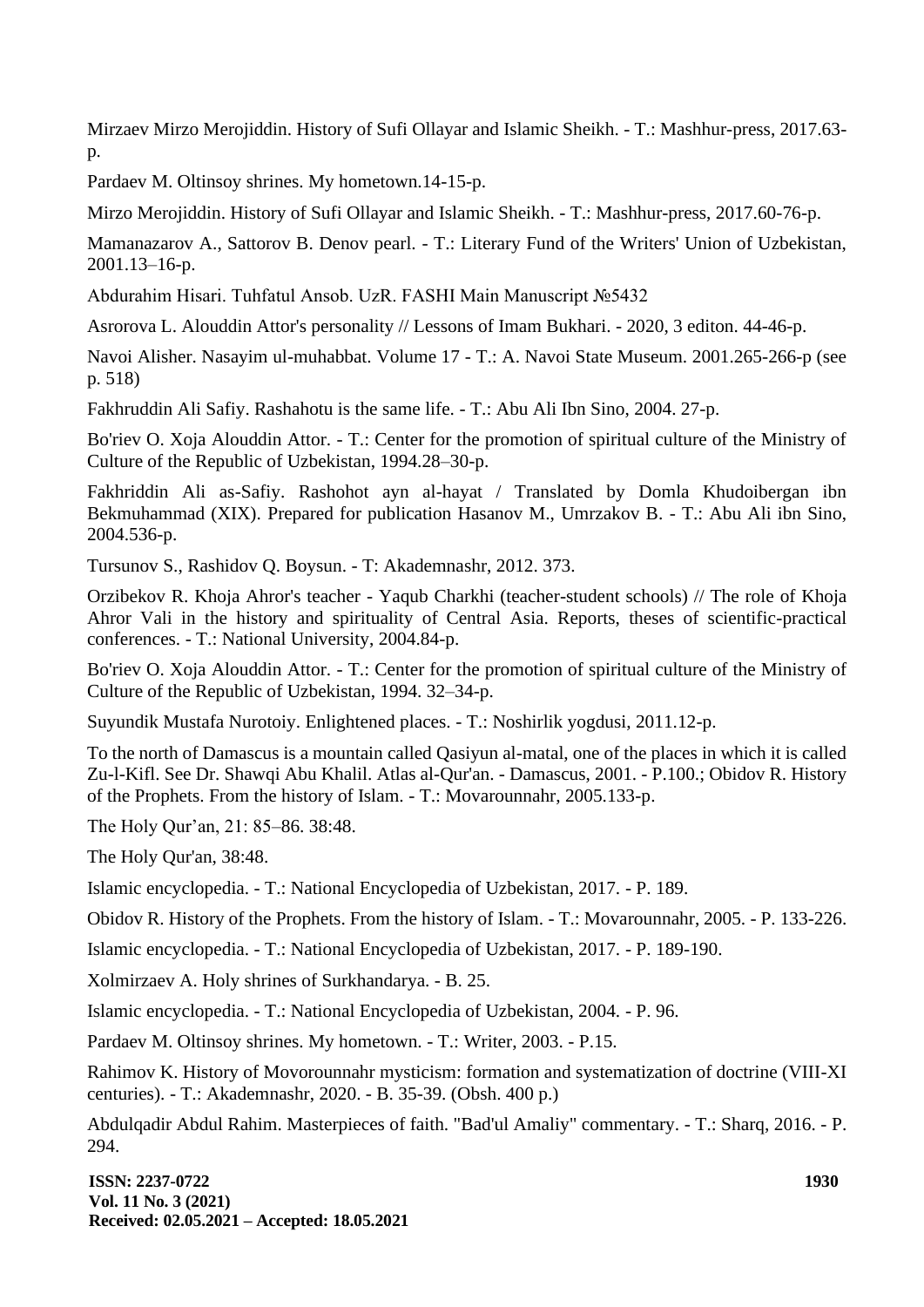Suyundik Mustafa Nurotoiy. Enlightened steps. - T.: Noshirlik yogdusi, 2011. - B. 33-36.

Asharai mubashshara: A story about ten Companions who are in heaven. - T.: Movarounnahr, 1994. - P. 23-27.

101 Great' companions. - T.: Tashkent Islamic University Publishing Association, 2018. - P. 115-119.

Imam Tahawi. Aqoid. (Commentary by Sheikh Abdulaziz ibn Abdullah ibn Boz of Sayyid.) - T.: Meros. 1992. - P. 19.

Seydi Ali Rais. Mir'atul Mamalik (Mirror of Countries). Author of the translation and comments are Zunnunov Sh, Azimjanov S. - T.: Publishing House of the Academy of Sciences of the Uzbek SSR, 1963. - P. 97. (160 p.);

Abdulazizov S. The truth is that the tomb is narrow. - Dushanbe: Irfon, 1970. - P. 7.

Hamza Kamol. History of Northern Tajikistan. - Dushanbe: Devashtich, 2005. - Б. 132.

Ibn al-Asir. Usd al-ghaba fi ma'rifat as-sahaba. - Beirut: Dor al-kutub al-'ilmiya, 1996. 2-j. - P. 452– 453; Ahmad Lutfiy. The story of the age of happiness. The long-awaited morning. Part 1. - T.: Sharq, 2004. - P. 243–244; Abu Isa at-Termizi. Sunan at-Termizi. - Beirut: Dor al-kutub al-'ilmiya, 1997. 5 j. Hadith 607.

Ibn 'Asqalani. 'Al-Isoba fi tamyiz as-sahaba'. - Beirut: 'Dor al-kutub al-'ilmiya', 1995. 3-j. - P. 63– 64; 'Asharai Mubashshara': 'A story about ten Companions who are in heaven'. - T.: Movarounnahr, 1994. - P. 3.

Pugachenkova G.A. Ak-Astana baba // Sovet archeology. - Tashkent, 1960. № 3. - P. 24.

Muhammad Abdurahman al-Mubarakfuri. Tuhfat al-Ahwazi bi-sharh Jami 'at-Termizi. Zuhd bobi. - Beirut: Dor al-kutub al-ilmiyya, 1990. 7-j. - P. 244.

101 great companions. Team of authors. - T.: Tashkent International Islamic Academy, 2018. - P. 151- 158.

Xolmirzaev A. Holy shrines of Surkhandarya. - T.: Gafur Gulam Publishing House of Literature and Art. 2001. - P. 42–44.

Zohidov P.Sh. The world of architects. - T.: Qomuslar Bosh tahririyati, 1996. - P. 79.

Hamidjon Homidi. Sufi scholars. - T.: Uzbekistan, 2016. - P. 302-304.

Mamanazarov A., Sattorov B. Denov pearl. - T.: Literary Fund of the Writers' Union of Uzbekistan, 2001. - B. 16.

Xolmirzaev A. Holy shrines of Surkhandarya. - T.: Literature and art named after G. Gulom, 2001. - B. 33.

Zaripova M. Sacred shrines are a symbol of the spirituality of our people // Collection of articles dedicated to the international scientific conference "Boysun spring - the pearl of our national spirituality." - Termez: Surkhan edition, 2017. - B. 157-158.

Tursunov S., Rashidov Q. Boysun. - T.: Akademnashr, 2012. - P. 377.

Tursunov N. Khojas of Surkhandarya oasis //Maziydan sado. - 2018, issue 3 (79). - P. 45-46.

Mirzaev J. Sayyids of Termez. - Samarkand: Institute of Archeology, 2001. - P. 18–34.

Tursunov S., Qobilov E., Pardaev T., Murtazev B. History of Surkhandarya. - T.: Sharq, 2004. - P. 130.

Chori Togaev. He was born in 1977. - August 19, 2020. - Surkhandarya region, Termez city, book 3.

**ISSN: 2237-0722 Vol. 11 No. 3 (2021) Received: 02.05.2021 – Accepted: 18.05.2021**